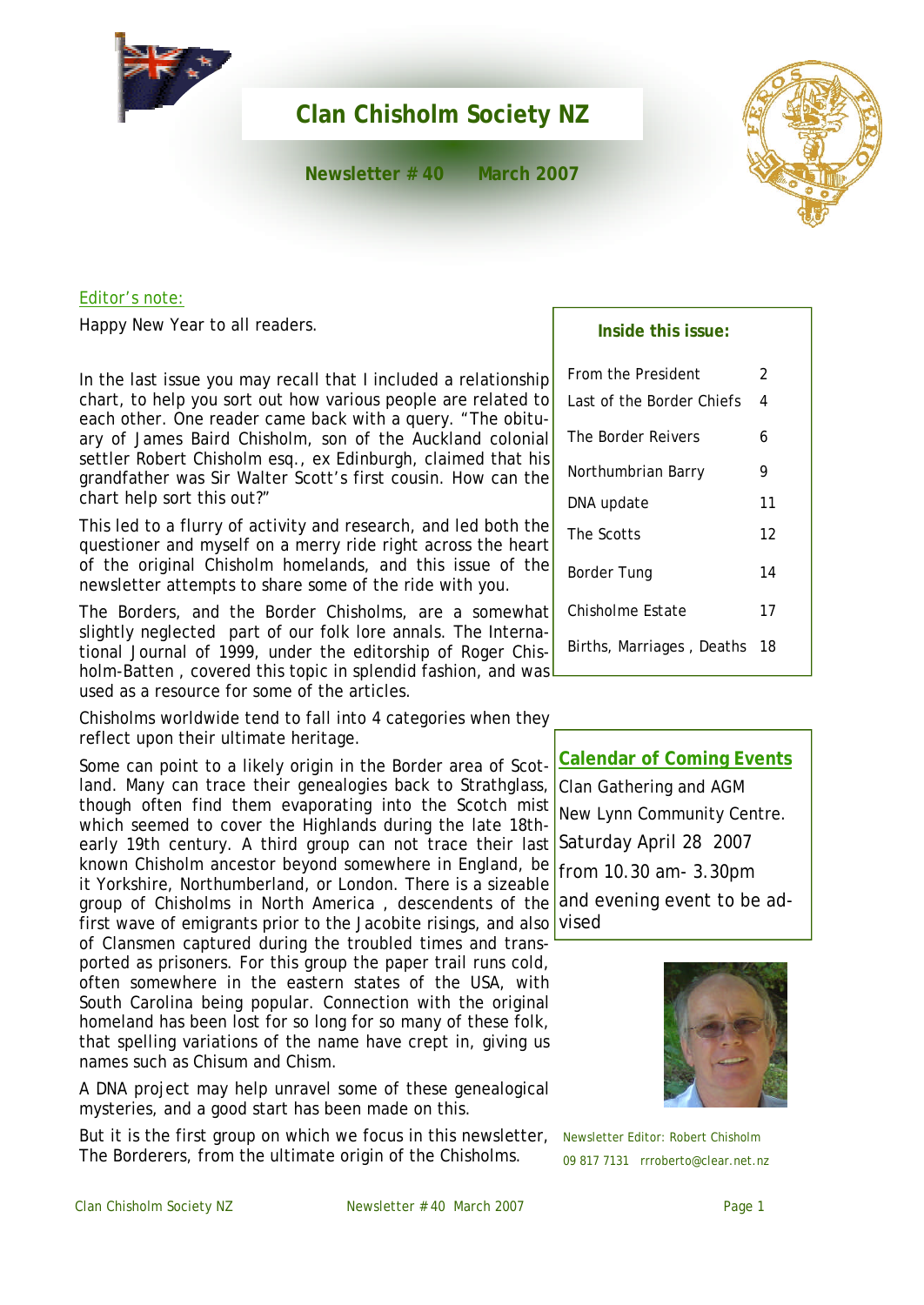

#### Some of the tunes:

Music varies between band, accordion, pipes, whistle & fiddle, and vocals. Ceud Mile Failte The Old Chisholm Trail Miss Chisholm of Chisholm Highland Laddie Erchless castel The Ceilidh Song Lament to William Chisholm Ross's March to Strathglass Highland Wedding And many others

**Limited Edition of CD now available in New Zealand.**But only from Clan Chisholm Society!

Susan Chisholm of Chisholm has kindly arranged for this CD of highland tunes with a Chisholm flavour to be made available for NZ members. Price \$20.00, available from John Ross. Great for yourself, and also for that special birthday or Christmas gift.

# **Three essential documents on one CD now for sale**

William MacKenzie's *History of the Chisholms*, The *Wilfred Medlam Files*, *Chisholm Genealogies* written by UK Clan Genealogist *Bob Chisholm.*This contains corrections and additions to both the Medlam Files and MacKenzies work as well as a couple of controversial articles. The big advantage of the CD is that the documents are hyper linked which makes searches that much quicker. It costs £12-00 + £2-00 p&p Profits go to the CCS *Renaissance Fund* . Only a few copies available, contact the editor if you are interested.

# **MISLAID OR LENT**

At either the Wellington or Christchurch Gathering, in 2004 or 2005, Audrey showed a video called "A celebration of Kilmorack Beauty" which is no longer in the Chisholm archives. Can anyone help here?

# Acknowledgements:

Thanks to the following for contributing to this newsletter:

Audrey Barney, John Ross, Barry Chisholm Clan Chisholm Int Journals (Ed Roger Chisholm-Batten)

The Clan Chisholm in Australia (Ed Carolyn Chown) Chisholm Pioneers in Colonial NZ ed Audrey Barney .

Michael Robson; "Surname and Clansmen, Border Family History in Earlier Days"

Sir Walter Scott: "The Lay of the last Minstrel"

Jim Chisholm (A .Barney, A&J Evans, A. Jones) Various Websites as noted within articles, in particular:

The Beshara Organisation for providing information on Chisholme Estate, and Matt Rodger for his wonderful journey down Borthwick Water , the Border Reiver websites, and the Celtic Goldsmith website.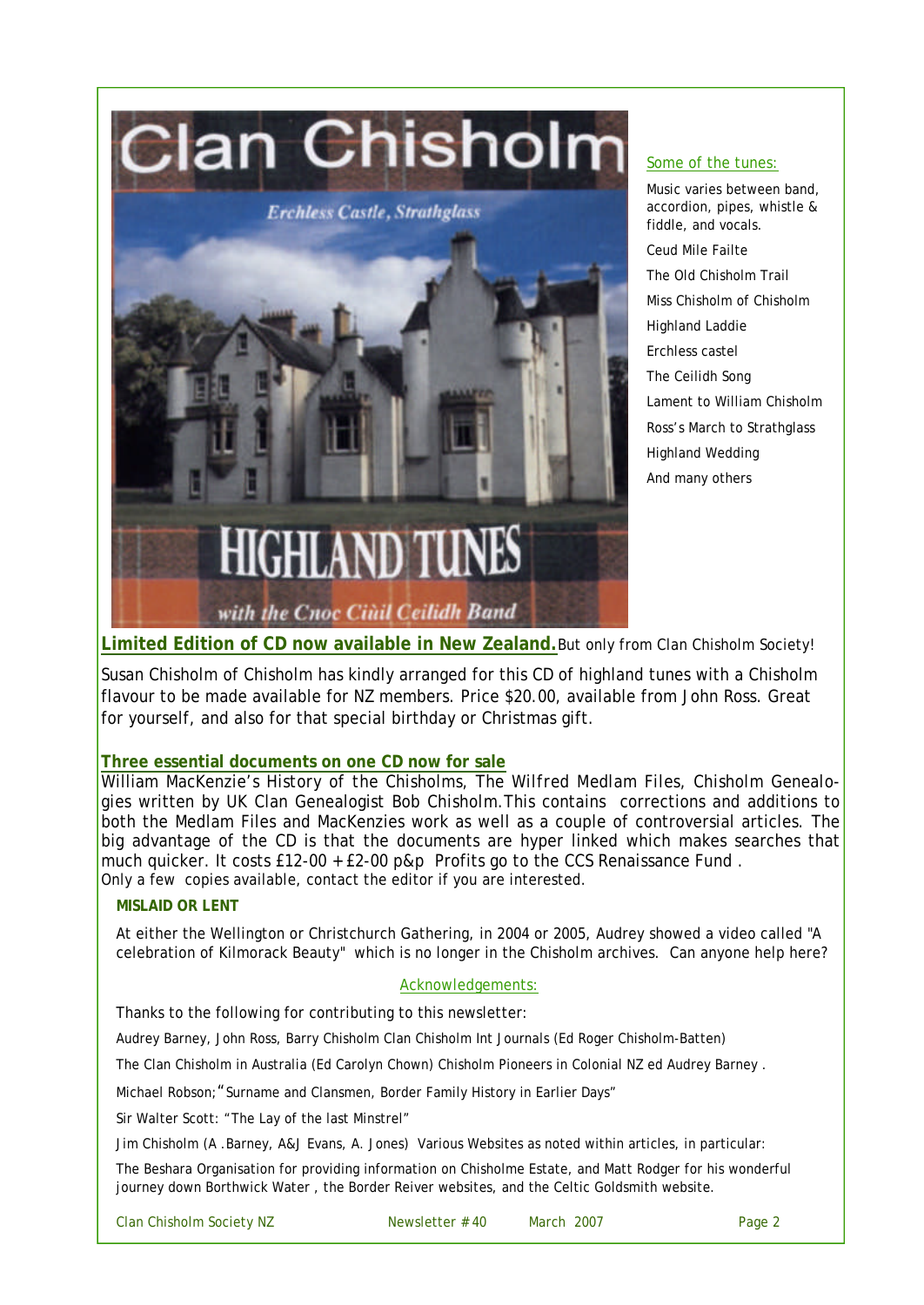# **From the President**

#### Dear Clan Chisholm people

Greetings. Here's wishing you a marvellous year ahead in 2007. Let's hope that many of you will be able to make it to the national Clan Gathering in Auckland on 28 April.

You'll doubtless have received the flyer from Robert, about this gathering, and about the possibility of getting your own DNA tested, as a way of tracing back what part of Scotland your ancestors came from (if you don't already know). It's a fascinating business; and the more of us do so, the more informative it will be. While it would be too costly for the Clan Council to put money into, they are happy to encourage individuals to have the test done.

For a longer, broader view of ethnic origins, may I recommend a book by Bryan Sykes, Blood of the Isles: Exploring the Tribal Roots of our Tribal History (London [etc.]: Bantam Press, 2006). Sykes and his colleagues tested many thousands of DNA samples from many parts of Britain and Ireland, looking at mitochondrial DNA for maternal ancestral origins, and at Y-chromosome DNA for paternal ancestry, and related their findings to what was already known about European `tribal' DNA.

What they found everywhere was a high degree, especially along maternal lines, of descent from the earliest inhabitants, the Picts, or Celts, who turn out to have the same genetic origins (with subsequent divergences), with later arrivals adding to rather than displacing the basic stock. Within Scotland, degrees of Viking origins are especially strong in Shetland, the Orkneys, and down the Western Isles. All the same, the real interest is in the detail, and especially in the exceptions.

For Chisholms, some have origins in the Border counties, and others in the Highlands, in the catchment area of the River Beauly (Glen Affric, Glen Cannich, and thereabouts). This could be a way of discovering this much, at least, for your own ancestors.

We have made an offer to the Clan Council to host the 2010 International Clan Gathering, in Dunedin, as our most Scottish city. The Dunedin area has plenty to interest visitors. We will see in due course whether this offer will be taken up.

With every good wish John Ross (President)



President: John Ross, 8 York Place, Palmerston North (06) 357 4614. email: j.c.ross@massey.ac.nz



Secretary/Treasurer: Barry Chisholm, Palmerston North . Ph (06) 355 5943 chis@paradise.net.nz

This newsletter is produced for swift and economical electronic distribution in full colour. A black and white edition is printed and copied for all of our postal subscribers. The newsletter is distributed free of charge to all members of Clan Chisholm Society NZ , to Clan members on the International mailing list, and to several research or genealogical organisations.

Clan Chisholm Society NZ Newsletter # 40 March 2007 Page 3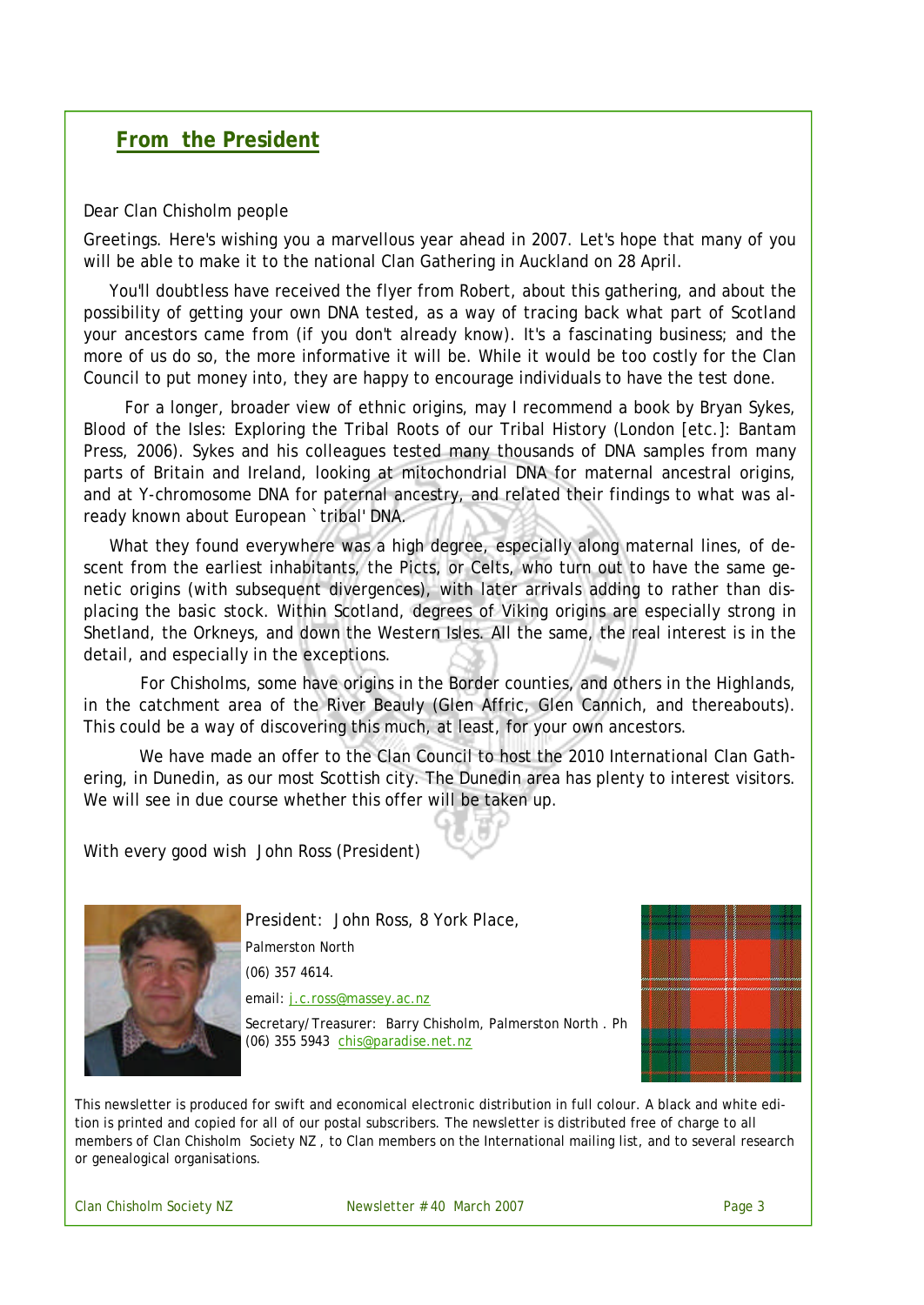# **The Last of the Border Chiefs**

Clan Histories tell us of the first ever Chisholm on written historical record, John de Cheseholme, 1254 AD, in the middle border march of Roxburghshire. We also know that following the death of the seventh chief, also named John de Chisholme, a dynastic struggle ensued.The crisis was because John died, leaving an only daughter, Morella, who had married Alexander Sutherland of Duffus. When the dust had settled, Morella and her husband received an extensive variety of scattered landholdings, John's second brother Alexander took the Strathglass estates, and the youngest brother Robert succeeded to the original family possessions in Roxburghshire, and became the progenitor of the Border Chisholms. This was around the year 1436, and we need to wind the clock forward 463 years to see what became of the last Chisholm in the direct line from Robert de Chisholme . We are looking at John James Scott Chisholm, a successful career soldier,late of the 5th(Irish) Lancers. He was selected to be the Colonel of a newly formed regiment raised from local volunteers in Johannesburg "The Imperial Light Horse" (ILH), the Boer war was imminent. Let us read a small part of an account of the war written by one of the young doctors who served in the medical corps.He is describing the feelings and events leading up to the first set piece battle of the war, the charge at Elandslaagte, on October 21 1899.

*Some at least of the men were animated by feelings such as seldom find a place in the breast of the British soldier as he marches into battle. A sense of duty, a belief in the justice of his cause,a love for*  his regiment and for his country, these are the common incentives of every soldier. But to the men of *the Imperial Light Horse, recruited as they were from among the British refugees of the Rand, there*  was added a burning sense of injustice, and in many cases a bitter hatred against the men whose rule had weighed so heavily upon them. In this singular corps the ranks were full of wealthy men and men *of education, who, driven from their peaceful vocations in Johannesburg, were bent upon fighting their way back to them again. A most unmerited slur had been cast upon their courage in connection with the Jameson raid--a slur which they and other similar corps have washed out for ever in their own blood and that of their enemy. Chisholm, a fiery little Lancer, was in command, with Karri Davis and Wools-Sampson, the two stalwarts who had preferred Pretoria Gaol to the favours of Kruger, as his majors. The troopers were on fire at the news that a cartel had arrived in Ladysmith the night before, purporting to come from the Johannesburg Boers and Hollanders, asking what uniform the Light Horse wore, as they were anxious to meet them in battle. These men were fellow townsmen and knew each other well. They need not have troubled about the uniform, for before evening the Light Horse were near enough for them to know their faces………………………..*

*……….And now amid the hissing of the rain there came the fuller, more menacing whine of the Mauser bullets, and the ridge rattled from end to end with the rifle fire. Men fell fast, but their comrades pressed hotly on. There was a long way to go, for the summit of the*

*position was nearly 800 feet above the level of the railway. The hillside, which had appeared to be one slope, was really a succession of undulations, so that the advancing infantry*

*alternately dipped into shelter and emerged into a hail of bullets. The line of advance was dotted with khaki-clad figures, some still in death, some writhing in their agony. Amid the litter of bodies a major of the Gordons, shot through the leg, sat philosophically smoking his pipe.* 

*Plucky little Chisholm, Colonel of the Imperials, had fallen with two mortal wounds as he dashed forward waving a coloured sash in the air.*

A more sobering account of the same event,

recalled many years later……...

*Concealed in the trees on the northern crest of the horseshoe ridge are another two monuments; one to the men of the Imperial Light Horse who died storming the main Boer position there, and another to their command-*



*ing officer, Colonel John James Scott Chisholme. This rocky ridge runs south for some 350 yards, before dipping into a deep, grassy hollow, and then rising up again on the far side*  to form a plateau which then bends away to the west to form the bottom end of the *horseshoe; in all, about 3 miles long.*

*Drive around over the railway crossing, past the Naval Cemetery, and turn left, following the battlefield signs. This dirt road will take you over the neck with the low ridge and*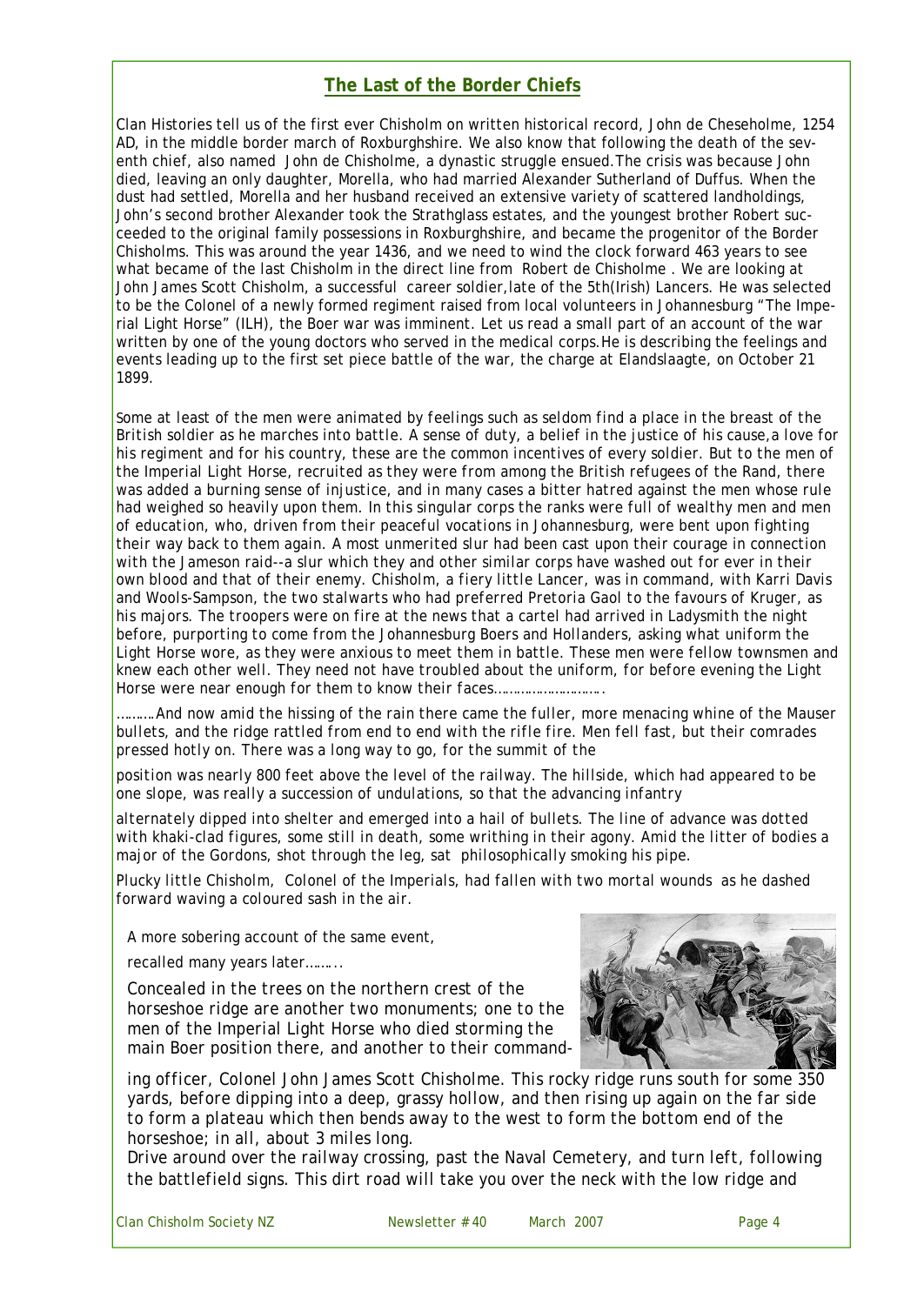*kopje on the left, and the higher ridge on the right. Some 100 yards further on, on the right, one will see the main battlefield cemetery where the names of 13 Imperial Light Horsemen, 26 Gordon Highlanders and 14 troops of the Manchester Regiment who died in the battle are recorded on the monuments.*

*As the infantry attack began, Colonel Scott Chisholm of the I .L.H. refused to maintain a passive role as a spectator and approached General French. French asked him "What do you want to do?" Chisholm replied "I want to take that hill!" French answered "Very well, take it!" The Colonel then proceeded to do just that, his position being marked by his orderly carrying a red pennant. Colonel Hamilton remarked that it was a splendid sight to see Jabber Chisholme's "little red rag going on and on.".*

*Colonel Scott Chisholme stopped to bandage a wounded trooper, and was shot in the ankle. He waved his men on, crying out "My boys are doing well! My boys are first!" He was carried to cover by Troopers (Dick) Turpin (who survived the siege of Ladysmith only to be killed later on in the war serving in Marshall's Horse) and C. Lamb, who was severely wounded, losing a leg. However, it was to no avail as he was shot shortly afterwards in the chest, and then in the head, and was killed.*

Colonel Chisholme had been married to the army, a lancer all his life, following in the traditions of his border baron forbears: John de Cheseholme who rode with Robert Bruce, Sir Robert de Chisholm who fought and was captured at Nevilles Cross, George Chisholme who





Officers of the Imperial Light Horse Inset: Col. Scott Chisholme

fought with Scott of Buccleach at Melrose, attempting to wrest James V from the control of the Earl of Angus, Walter Chisholme who was actively engaged on Mary Stuart's behalf during the civil wars of her reign, and his grandson Walter who was a staunch royalist during the civil war, and no doubt many others involved in various raids and feuds during the Reivers era. He had no brothers, he left no sons, the last man in an unbroken line of descent since the vast Chisholm estates underwent the three way split. The Border holdings, first at Borthwick, and later at Stirches, have long since been sold out of the family, but somehow, somewhere out there, there must be an heir male to this line who may be entitled to be called "The Chisholm of that Ilk".Could it be you? Christian Anderson Chisholme who lived in the first half of the 1800's was the Colonel's great uncle; is he in your family tree?

And that young doctor who described the battle, he served throughout the Boer war, capturing the stories from the wounded soldiers, and publishing later his book "The Boer War". He received a knighthood for his medical services in the war, but became rather infected by the writing bug, and branched into crime and detection. He was Sir Arthur Conan Doyle.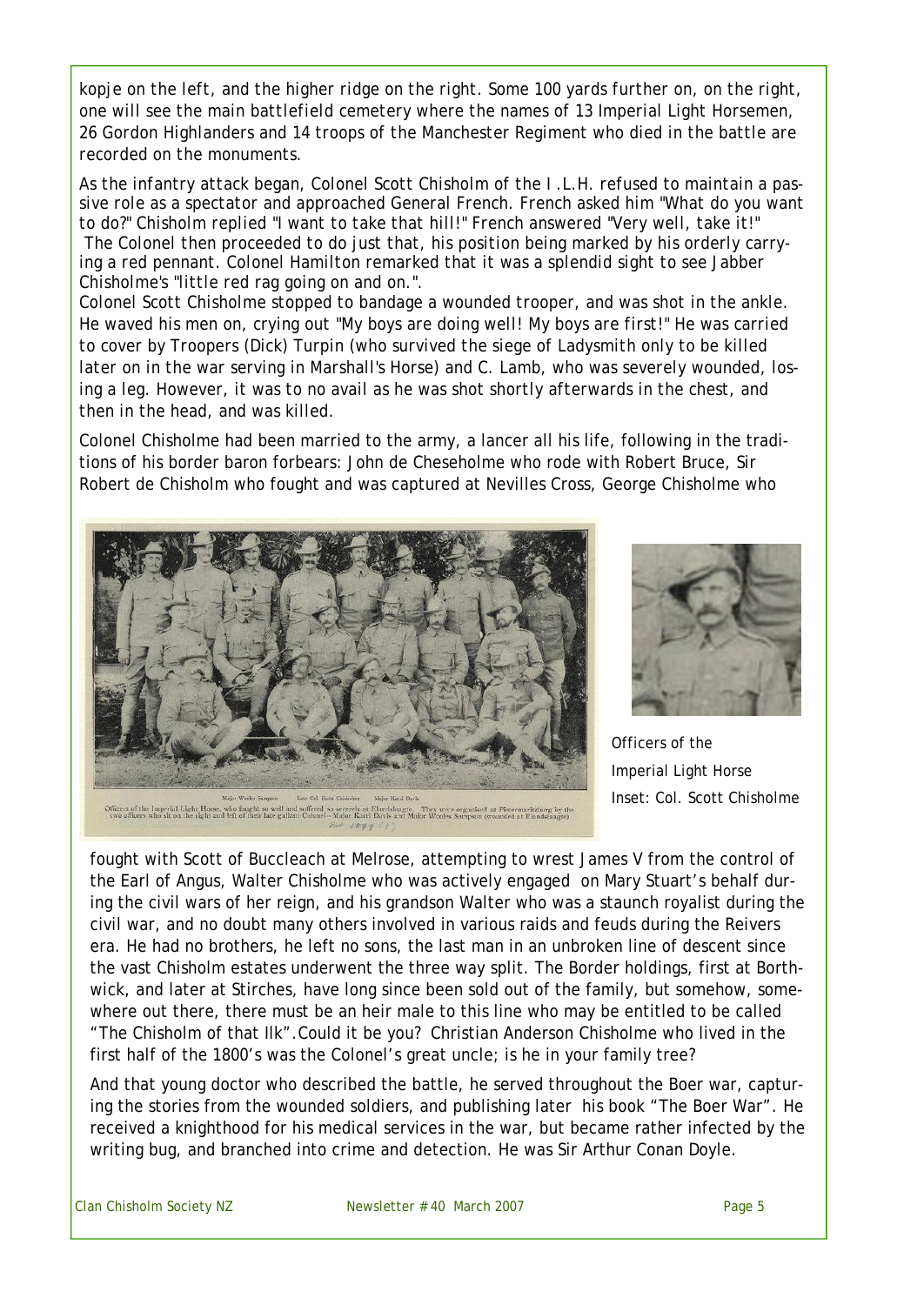# **The Border Reivers**

While the Chisholm(e)s are not noted as one of the major reiving clans, such as Armstrong,Graham, Douglas, Kerr, Robson ,Percy, Scott, Maxwell, Johnstone, it's most likely that some of them dabbled to some degree. It would be a reasonable assumption that they tucked themselves under the wing of their big neighbour, Scott of Buccleach, perhaps joining in cross border raids, or siding with Scotts during feuds. We have evidence that Chisholm rode with Scott at the Battle of Melrose, and some evidence crops up in the writings of Sir Walter Scott . The subject of The Border Reivers is far too large to cover in this newsletter, there will be



many hits if you google this name. Try borderreivers.co.uk. and www.reivers.com

The writings of the likes of Sir Walter Scott, and the passage of 400 years since the end of the era, may have given a rather romanticised view of Border life. The reality was rather more harsh: life for these people in that place during those times was often nasty, brutish, and short. Their contribution to the English language includes words such as bereaved and blackmail, do you get the picture? "Bereaved" was often what you were if you had a visit from the Reivers, Blackmail (blackmeal) was your "tax payment" to help ensure that you did not receive a visit.

The short version goes something thus:

The lowlands and borders had reached some form of civilization under the later Kings of the Canmore dynasty. The untimely death of Alexander III, compounded by the loss of his grandaughter , the Maid of Norway, plunged Scotand into a succession crisis.

Longlegged Edward I, fresh from the conquest of Wales, saw his chance to exercise suzereignity over the entire island of Britain. He butted in to the Scottish crown selection process, and threw John Balliol the hospital pass. Robert Bruce, who had shown himself perfectly willing to grovel to Edward, now took this opportunity to indulge in murder most foul and seize the Scottish crown. He also made the same offer that Edward made to the Scottish nobles, and it is clear that de Cheseholme took up Bruce's offer (all or nothing) and renounced the signature he had affixed to the Ragman's roll in 1296. It was game on, and for 300 years the wars raged between England and Scotland, and did not end until one of the Bruce familie's descendents, James Stewart VI, assumed the English crown in 1603. During those 300 years the border regions were often laid waste by invading armies, and it was thus difficult to set up a system where peaceful commerce could reign. The king's law could not rule, the Border Law took over .Cross border raids were encouraged, but feuding between clans on the same sides of the border was common, as was feuding within different branches of a clan. Some snippets of border life or Reiving follow:

**Jedhart Justice. Hang them first and hold their trial later.**

This practice was not quite as barbaric as it would seem today. Almost all of the prisoners who were thus hanged were known to be established criminals who had repeatedly offended. They were executed because of their complete record and reputation rather than for any one particular offence. Also, witnesses were much more likely to come

Clan Chisholm Society NZ Newsletter # 40 March 2007 Page 6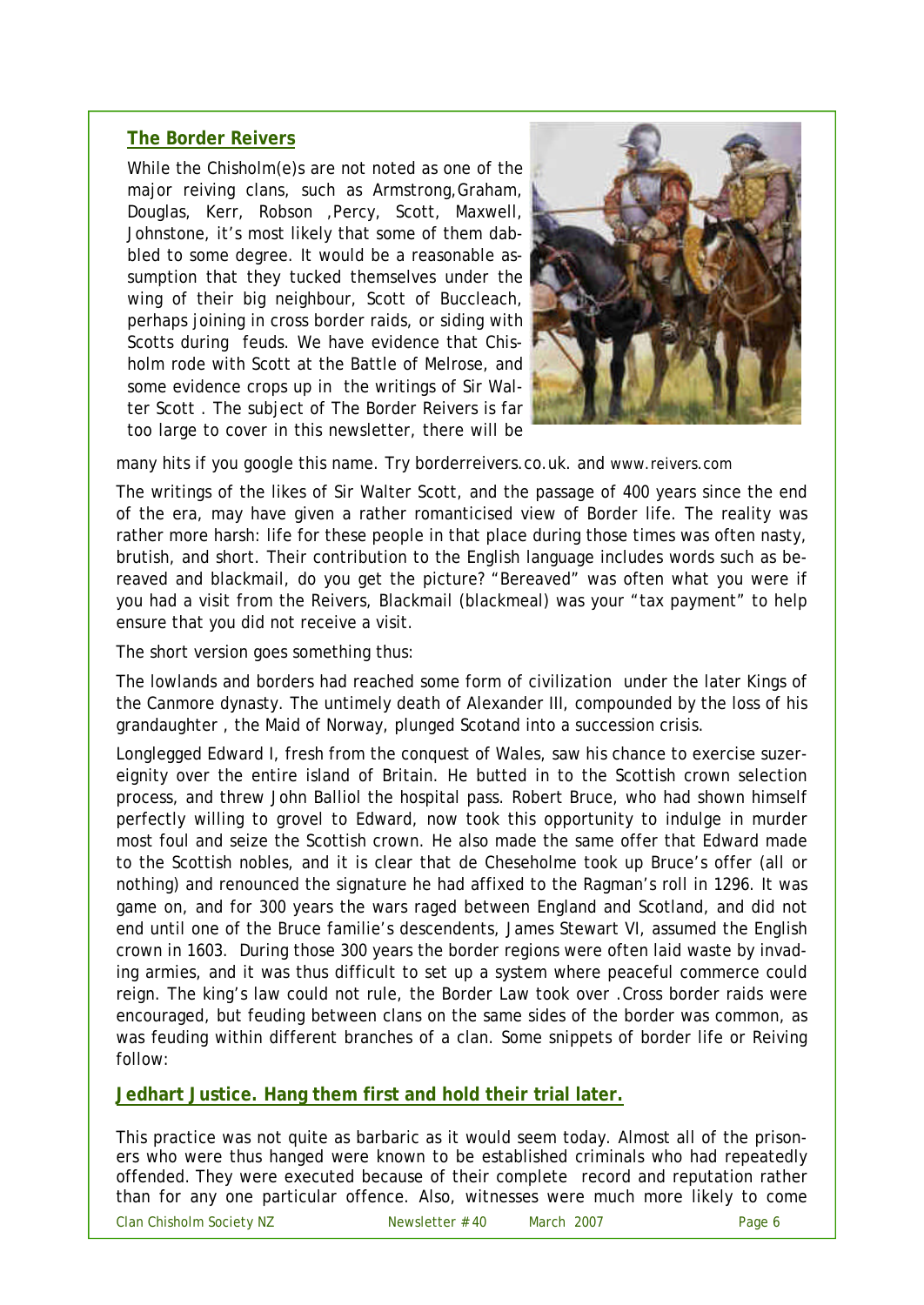#### Jedhart Justice (cont.)

forward and give evidence if they knew that the accused was dead. That is indeed practical!

**Muckle Mou'ed Meg** Young Wat of Harden lived with his family in the Yarrow valley. He was a handsome young man, well liked by his peers. Like so many men of his day, Wat was not averse to a bit of reiving, and from time to time, he brought home welcome additions to his family's stock. Sir Gideon Murray lived at Elibank Castle about 15 miles to the north by the Tweed. He was locally renowned for the good quality cattle he bred. One day, Wat mounted a raid on Elibank, but things did not go according to plan, and young Wat found himself a prisoner in Sir Gideon's dungeon. Normally, he'd have been strung up that very day, but Sir Gideon, having recently suffered some annoying losses, decided to make the hanging of Wat a special event as a dire warning to all other potential miscreants. Arrangements went ahead, and due publicity was given to the forthcoming event. Meanwhile, Lady Murray, being most impressed with the bearing and appearance of the young man in the dungeon, felt that it was such a shame that so desirable a young man should die. An idea slowly matured in her head. Now, the Murrays had several daughters all of whom had been successfully married off, with the exception of one, Meg, the youngest. Many suitors had come from afar, showing interest in the Murray's unmarried daughter, as the Murray were a very respected family and quite wealthy. But when they saw Meg ,invariably they quickly made their excuses and were off into the distance with embarrassing haste. And the reason was that Meg was ugly. Really ugly, and she had acquired the name of Muckle Mou'ed Meg on account of her huge mouth. Here was a husband for Meg, decided Lady Murray, and Sir Gideon agreed with enthusiasm. Meg's lack of suitors had been a long burden to bear.Wat was brought out of his cell and given a choice, marry Meg, or hang. Now, Wat knew of Meg and indeed had encountered her. This was a choice, he thought, he could not lightly make, and he asked to be returned to the dungeon to consider. In the dungeon, Wat considered, and the Lord and Lady of the castle anxiously awaited his decision. Life was sweet to Wat, and, weighing all the considerations, he decided that living, even with Meg, was better than dying. He chose to marry Meg. As the years passed by Meg made an excellent wife and a devoted mother.They all lived happily ever after.

**Scabbit Sheep:** The River Tyne is found in England and flows east into the North Sea. It has two main tributaries, the North Tyne and the Rede, and in the valleys of these two rivers lived the most active and the most feared of all the reivers in England. These infamous people vied with the Armstrongs of Liddesdale in notoriety, and for generations were a constant threat to their neighbours, not only in Scotland, but in England, too. There lived the Robsons, the Halls, the Dodds, the Herons, the Fenwicks, the Selbys, the Charltons, the Potts and others. Their descendants still live there as they were not deprived of their land and dispersed, as were the Armstrongs in Liddesdale.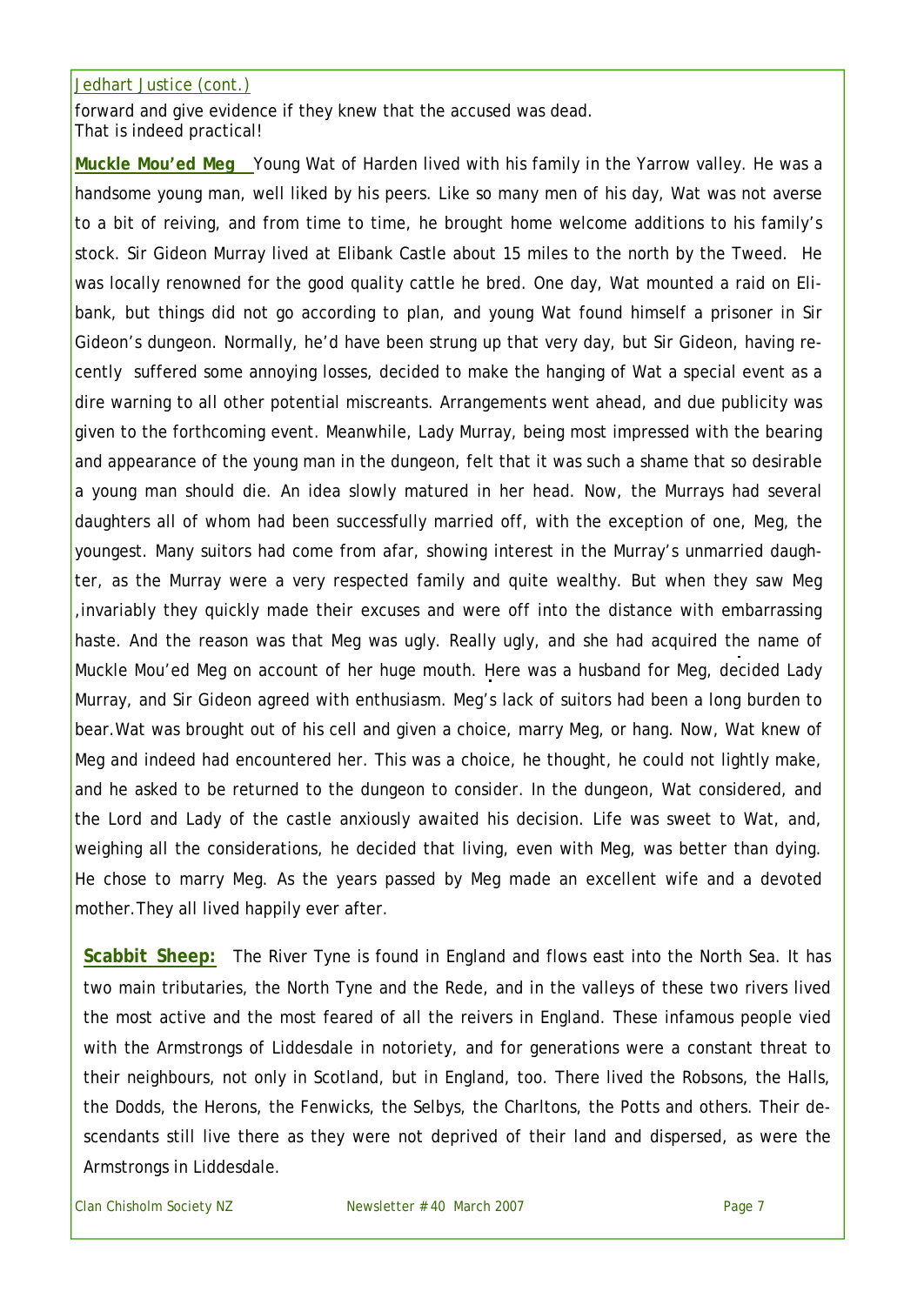# Scabbit Sheep (cont)

One day, a body of Charltons made their way by well-worn tracks, not into Scotland, but west, across the hills into neighbouring Cumberland. Reaching the territory of the Graham families, they 'lifted' several hundred of their sheep and made off for home. The journey back was a slow one, being restricted to the unhurried pace of the flock of sheep, and the need to keep to secret tracks to avoid detection. Eventually, they returned to Northumberland safely, well satisfied with a job well done. But only days later, they noticed that all was not well with their sheep, and on close examination they discovered that their newly acquired flock was infected with sheep scab and, worse, the Charlton's own sheep had become infected too. This was more than the Charltons' could suffer and, in fury, they rode off back to Graham land. There, they grabbed the first Grahams they encountered, seven in number, and promptly hanged them. Before leaving they left a warning:-

'*Next time gentlemen cam to tak ther schepe, they were no to be scabbit!'*



Borders Map, showing original Chisholme area, and other areas of nearby Border Families

**Proposed World Heritage Park**, showing the Ancient Border Marches. For more details on the proposed park, visit **www.thecelticgoldsmith.com**

Clan Chisholm Society NZ Newsletter # 40 March 2007 Page 8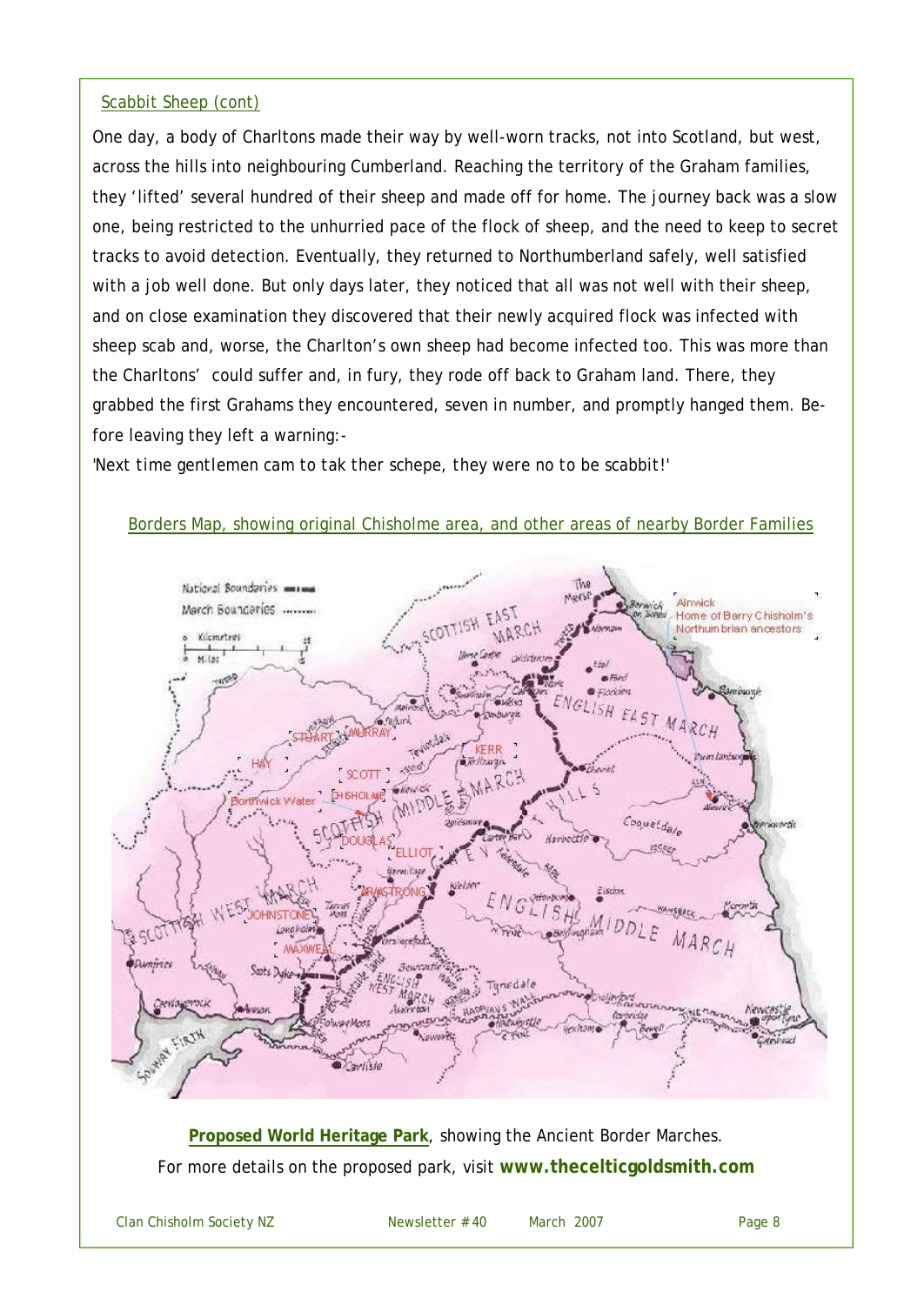### **BARRY CHISHOLM AND HIS NORTHUMBRIAN ANCESTORS** By Audrey Barney

We all have to set limits! And so when writing Chisholm Pioneers, a Chisholm arrival in New Zealand before 1900 became the cut off point. I always felt sorry for our secretary Barry Chisholm, that his grandfather Albert, didn't arrive till the early 20<sup>th</sup> century, so his story never got written. So this year, when Barry decided to go to the Chisholm Gathering in Inverness, I determined to remedy this, by researching and writing about Barry's



family, as much as I could in the short time available.

It was already known that Albert's mother Mary had not been married and his father's name was not on his birth certificate and unknown -- that Albert had been brought up by his grandmother and Aunt Catherine, Mary's sister, while Mary worked near Cambridge, well away from Eglingham, where Albert was born and raised. From censuses it was also known that Albert's grandfather George was a Master Tailor, who had set up his business in Eglingham, just before the 1851 census.

From here, the mistakes began. The 1841 census is the only census that separates adults from fourteen years up into five year age groups, thus George's age as 15, was only correct within five years. An entry of a George Chisholm, baptised in 1826 in Alnwick a nearby county town, about eight miles to the south of Eglingham, who was the son of Robert and Sarah Chisholm had always seemed the line which would need to be followed for George's ancestry. It was fortunate I felt that verification for George's marriage to a Mary would be relatively easy to trace, and securing the certificate, would give the accuracy for his parentage that was sought. An order to the Record office in the UK brought the news that because of demand due to the Television programme "Who do you think you are?" there was a five week delay on certificates being issued, but this was within my writing framework so there was nothing to do but press on, accepting George as the son of Robert and Sarah.

The tracing of George's background immediately became murky, as it was quickly found that at this time Northumberland, and in this area, Glendale, was very rich in Chisholms. In the end I had isolated seven different male Chisholms, including a George, born or baptised in the period 1786-1804 in Glendale County, any one of whom could have been Barry's ancestor. But who was related to whom and who were the parents of these seven males needed much more research.

The research was extensive and many families built up, particularly for Robert and Sarah, with some mysteries sorted and many others remaining. But, as has come to be expected, for these seven male Chisholms, their families used a paucity of Christian names, leading to duplication of names close in age, so it was easy for mistakes to be made. However, by the time of writing, mainly with the use of censuses, it was possible to be sure that at least four of these seven men were brothers - and landowners. This included George's father, Robert.

These four, owning land, was a surprise to someone used to researching Chisholm Highlanders, who were not able in the early 19<sup>th</sup> century to legally own land - and these Northumbrian Chisholms owned not just a few acres but 6-800 acres, employing in one case 26 men. This was providing an interesting background, I thought, for Barry as I wrote, and quite different to what I had expected.

Just two weeks before he was due to leave for Inverness, the marriage certificate of Barry's great-grandparents arrived. I had been wrong! Albert's grandfather, George was not the son of Robert and Sarah, but James and Mary!! Further checking! – Yes, like Robert and Sarah with their son baptised in 1826, James and Mary, did also have a son George, and he was baptised in 1822 in Glanton, a small village I now knew to be at the base of the Cheviot hills,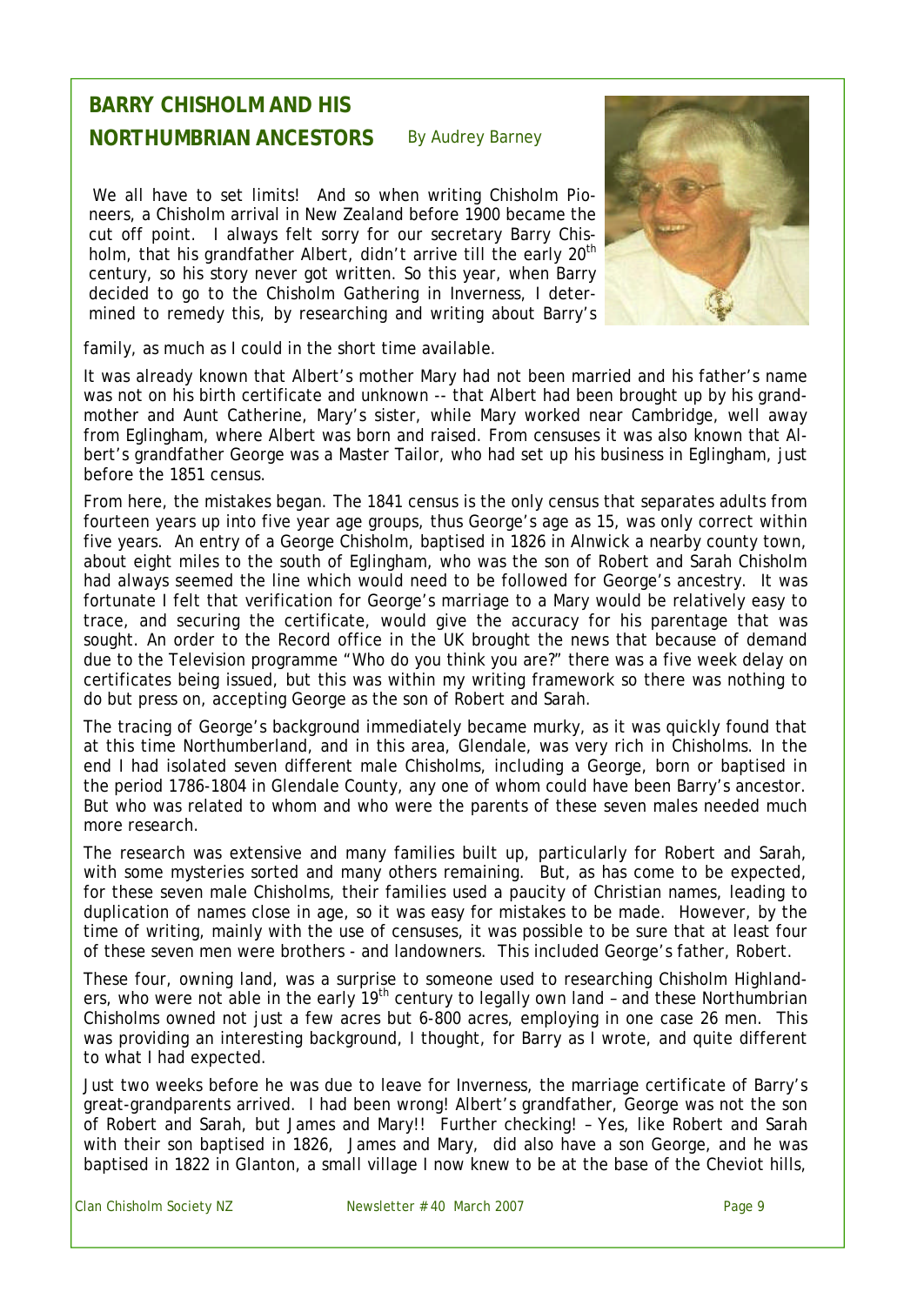# Barry's Northumbrians (cont)

also not far from either Eglingham or Alnwick. The whole story had to be rewritten and gone was the interesting story of Barry's ancestors being big time landowners, and replaced by agricultural labourers, constantly on the move.

James, now known to be George's father, was the eldest of the seven men I had found baptised in the Glendale area and seems to have worked in many places locally, as farm servant, labourer, or in his last job at Moss Hall as a shepherd, but never as a land owner. He and his



wife Mary had married in Whittingham in 1814 and had had 7 children, with George, Albert's grandfather and Barry's g.g. grandfather, being child No. 3. Of their five sons, only one, Joseph, the youngest, remained as a farm worker, earning his living as a shepherd in the area he had been brought up in. Of the other four, the eldest son was a shoemaker, another a house servant, George was a tailor and one son died young.

Unfortunately with Barry's departure imminent, it was impossible to delve further into his ancestry, as there was much rewriting to be done, but these landowning Chisholms were for me, an intriguing and unusual group needing further research. When and why had so many come south across the Borders? Why? Had they actually ever been in Scotland? And of course, where did they get money to buy land?

Six months on, not too many of these questions can be answered. Not long after the Inverness Gathering, through the English Genealogist, Bob Chisholm, I made contact with a descendant of one of the landowning Chisholms, Steve Chisholm of Newcastle. He had had the same problems as me, in researching these families, and we were able to verify a lot of the work we had in common, particularly that he too, had found that as I had accepted, that four of the males, out of the original seven born round the turn of the  $18/19<sup>th</sup>$  century were all landowning brothers. But this did not include Barry's ancestors, who were mainly about 10 miles to the south. However, since the Inverness Gathering, I have been able to verify Barry's family back another generation into the mid 18<sup>th</sup> century. Like me, Steve had found Chisholms in Northumberland records, back into the sixteen hundreds, and he, too was wondering whether these Chisholms had ever been in Scotland. The unsettled and violent history of the borderlands from before the time Chisholms were verified as being in Roxburghshire, makes this a distinct possibility.

There has been nowhere else in the United Kingdom that has had such a long and protracted period of constant violence and instability as these Anglo-Saxon borderlands. The Romans were there from round 80AD till the  $5<sup>th</sup>$  century, when it became the area for raiding Angles, Picts and Britons with eventually the area coming under continued attack and finally settled by Norsemen. The violence continued over the three hundred years from round 1300AD till the 17<sup>th</sup> century with bitter border disputes led locally by many of the marauding families of the Border Reivers. These gangs of men, called Reivers, considered local harassment of neighbours as a way of life, and were involved at frequent intervals in neighbourhood raids, local disputes and vendettas with much cattle rustling. As well, these men had no regard for the current boundary between Scotland and England, and raids were initiated from both the south and north. The Chisholm name is amongst those listed by authorities as taking part in this Reiver in fighting, so perhaps some stayed?? On both sides of what we now know as the border between Scotland and England, just everywhere the land is dotted with magnificent castles (and ruins of), pele towers and forts dating from theses days, with the boundary with Scotland ever changing and disputed, till after England was united with Scotland under the Scottish King, James VI in 1603. However it took another century till political union was achieved and their parliaments merged in 1707.

It is has been widely discussed over the years from just where the Chisholms originally came from. It has been generally accepted that the origin of the Chisholms was Norman,with first verification of a Chisholm in 1254 in a bull of Pope Alexander IV when John de Chesholme is named when he married and was granted a charter of land near Berwick. Before this, it ap-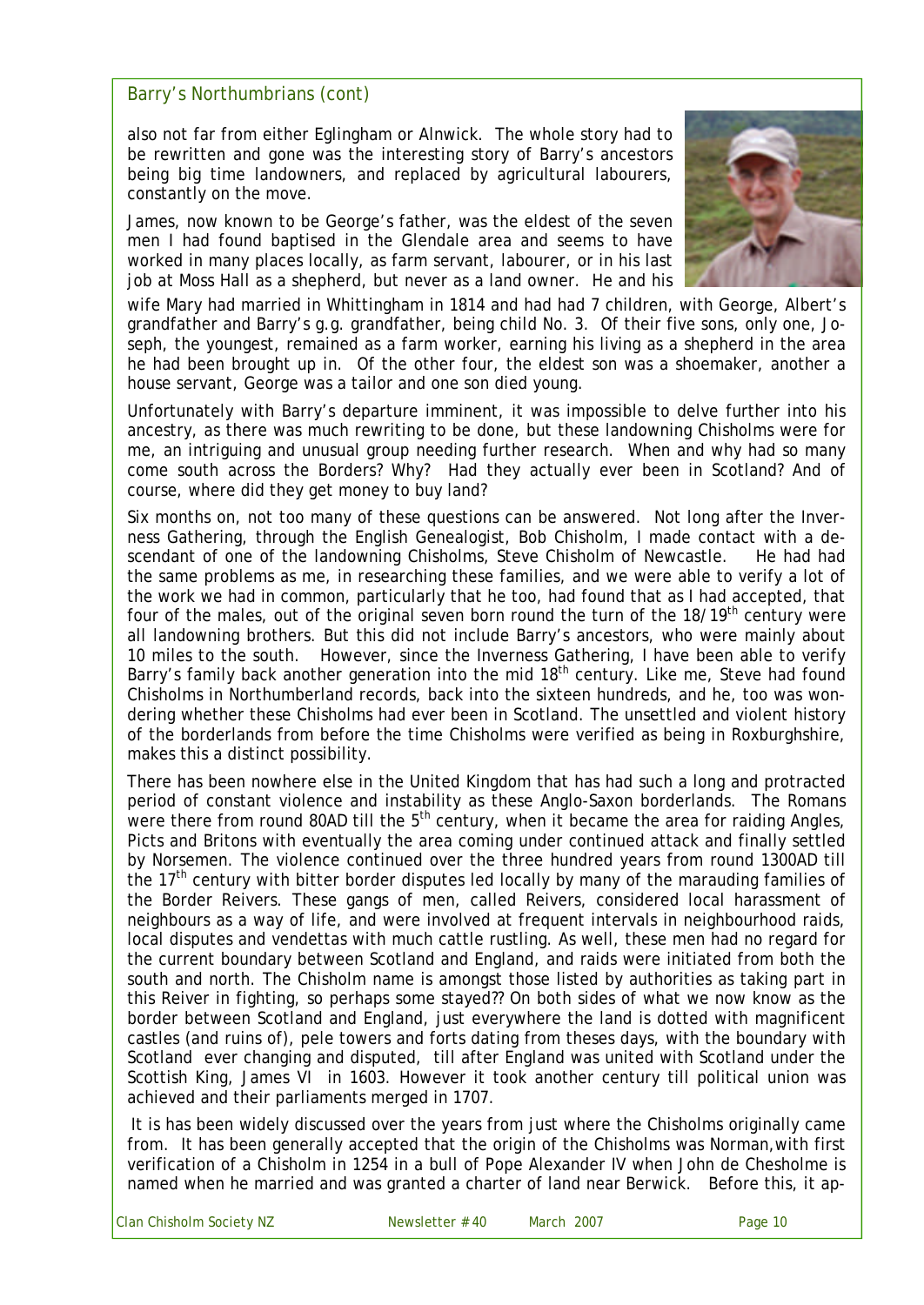# Barry's Northumbrians (cont)

pears there are no written records pertaining to Chisholms, but it does seem possible as is said in MacKenzie's *History of the Chisholms*, that the de Chesholmes had been like many other Normans originally in the Tyndale area of Northumberland, inland from present day Newcastle. Maybe DNA testing, which as a tool for broad genealogical background is gathering pace and authority, will give some credence to this theory.

**Some known Border names :-**Do any of these appear in your family tree? Note that many of the names have speling variations which may not be shown in this list.

Ainslie, Archbold, Armstrong, Ballantine, Beattie(son), Bell, Boyd, Bromfield, Burn, Carleton, Carlisle, Carnaby, Carr, Carruthers, Chamberlain, Charleton, Charteris, Chisholm, Collingwood, Coulter, Cranston, Craw, Cresswell, Crichton, Crisp, Crozier, Curwen, Cuthbert, Dacre, Davidson, Dixon, Dodds, Douglas, Dunne, Edgar, Elliot, Fenwick, Fleming, Forster, Fraser, Gilchrist, Glendenning, Graham, Grey, Hall, Halliday, Harden, Hedley, Henderson, Heron, Hetherington, Hislop, Hodgson, Hogg, Hume, Huntley, Inglis Irvine, Irving, Jamieson, Jardine, Johnstone, Kerr, Kilpatrick, Kinmont, Laidlaw, Lindsey, Little, Lowther, Maitland, Maxwell, Medford, Milburn, Moffatt, Moffat, Murray, Musgrave, Nixon, Noble, Ogle, Oliver, Orde, Percy, Porteous, Potts, Pringle, Radcliffe, Reaveley, Reed, Riddell, Ridley, Robson, Routledge, Rutherford, Salkeld, Scott, Selby, Shaftoe, Simpson, Sommerville, Stephenson, Storey, Swinton, Tait, Taylor, Telfer, Trotter, Threipland, Tudhope, Turnbull, Tweedie, Veitch, Wake, Watson, Wilson, Woodrington, Yarrow, Young.



# **DNA Project Update** by Robert Chisholm

The project has certainly taken off, with a membership now of 11. Anne O'Regan has taken the plunge and is the first Chisholm girl from anywhere down under to take the test. Who is brave enough to join her?

A third cousin of mine from Canada has also joined, someone I would never had known if it wasn't for Clan Chisholm and in particular, Audrey Barney. Along with our three original Americans, this brings the mitochondrial DNA section up to

five, plenty of room for more women wishing to check out their maternal ancestry.

In the men's corner, the number has steadily grown. I was the first to enrol, and to date, my results are the only ones fully available. Margaret Whitford's brother, Sonny Chisholm signed up shortly after, and his results are filtering through as I write. Sonny has been kindly sponsored by his nephew, Peter Barron. Since then there has been a Northumbrian, a New Englander, a Borderer, and an Englishman well known in Clan circles, Bob Chisholm, the UK genealogist. His genealogical knowledge will certainly be a boost to the project when the time comes to start interpreting results and looking for match-ups. But of course for meaningful conclusions to be drawn, Clan Chisholm needs to be like many of the other Clans out there, with a much wider database. More men are needed to sign up and mark out their branch of the Clan. While it's helpful if you have a long pedigree, its not essential, DNA may help you write a long pedigree. An analysis of the first 6 results will be available by the time of the AGM on 28 April, and will appear in the next newsletter. In the meantime please consider how you can contribute to the wider knowledge of the Clan. There is always a time for giving, and that time is now! Contact me for details or check out www.familytreedna.com and search for "Chisholm project". It's an international project: we have New Zealand, English, Canadian, and American members of the project. We need **you** as well!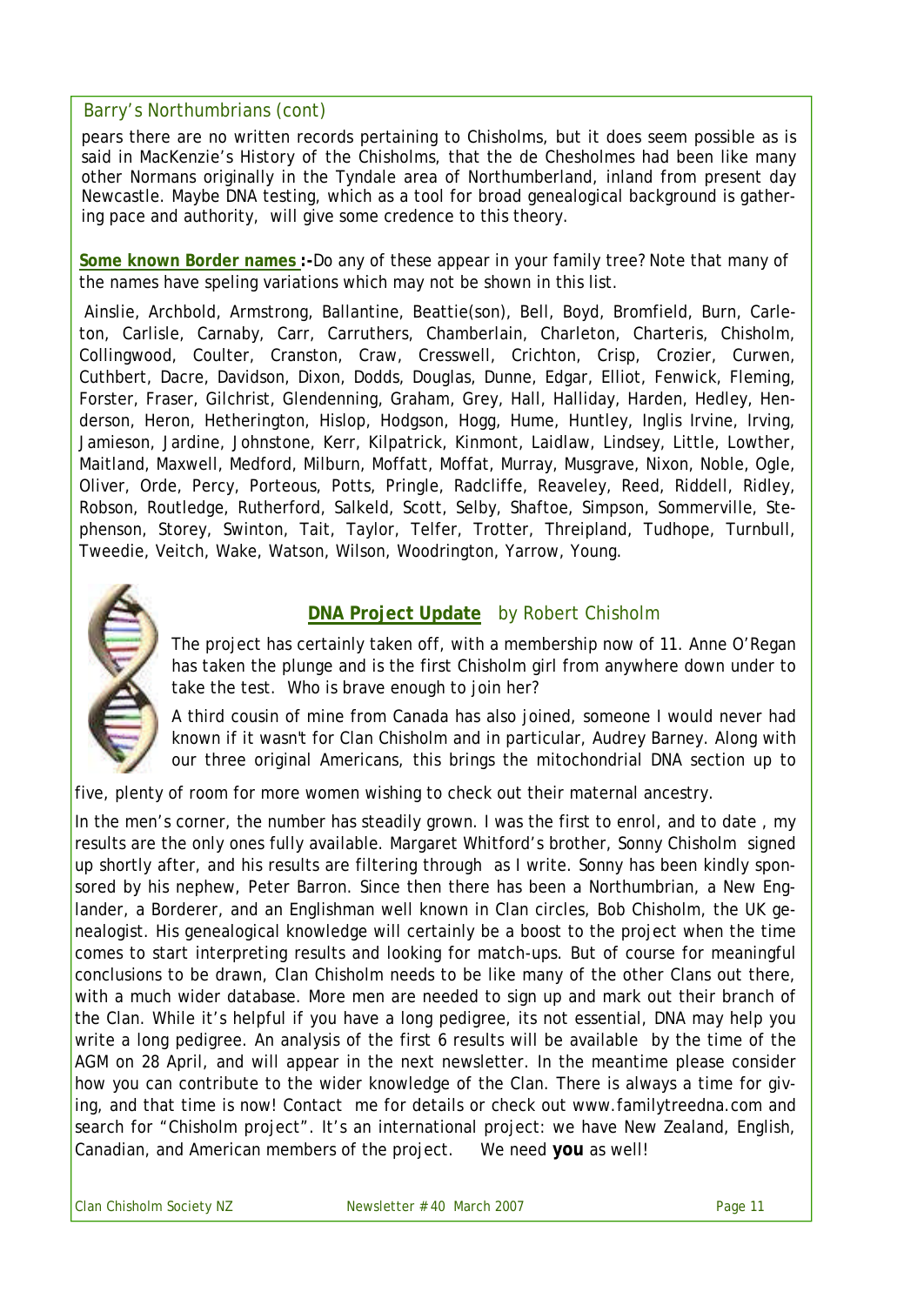# **The Scotts of Teviot and Borthwick**

As most Highland Chisholms would find their families and histories linked in some way to Frasers, so it was in the Borders, but to a greater degree, where the Chisholmes were inextricably linked with the Scotts. The Scotts were one of the largest and most formidable of the Border Families, and they surrounded the Chisholmes. Not far to the south of the Chisholme estate on Borthwick Water was Branxholme House, on the upper Teviot, home to the Duke of Buccleuch, Chief of the Scotts. Read Matt Rodger's remininces later in the newsletter and you will find that the watershed between Teviot and Borthwick formed the boundary between the Chisholme Estate and Branxholme. Immediately to the east



were the Whitehaugh Scotts and to the North was the Ettrick Forest, hunting grounds of the Scotts. Opposite the Parkhill farm part of Chisholme, on the north bank of Borthwick Water, were the Scotts of Harden .To the west, at the head of Borthwick Water, was Bellendean, the gathering place of the Scotts when the call to arms went out. The slughorn, slogan, warcry of the Scotts was "A Bellendean", and it was very likely that some Chisholmes would have joined the various Scott families and allies as they rallied up-river at Bellendean. While it seems clear that the Chisholmes themselves were not major players in the Reiver era, one can infer that they were reasonably steadfast allies of the Scotts. The close connections of Chisholmes with Buccleuch and the Scotts is wonderfully documented by Michael Robson in his book "*Surname and Clansmen, Border Family History in Earlier Days."* This book is essential reading for all those with an interest in Chisholmabilia, and can be obtained on loan from Audrey, or possibly via your local library service.

Sir Walter Scott , Edinburgh born, spent many childhood times in the borders. Unable to get about as easily as the other boys, on account of lameness, his misfortune became

literature's and Scotland's gain. While his legs rested, his ears and mind worked overtime, listening to the old border tales as recounted by his aunt and grandparents, storing them, to one day re-surface in his poems and novels. "*The Lay of the Last Minstrel*" is an epic poem, with the centrepiece being the love affair between Margaret Scott, the *Flower of Teviot*, and Henry, a son of the Cranston family,and a match apparently not approved by the recently widowed Lady Buccleuch, the Duke having been assassinated by the Kerrs in Edinburgh High Street. A Romeo and Juliet story long before Shakespeare's version. In the notes to the second canto, Scott reveals some of the sources for his historical information and we find that on 25 June 1557, *some 200 gathered in warlike array, for the slaughter of Sir Peter Cranston out of ancient feud and malice prepense.* Amongst the accused were Walter Scott of Synton, and Walter Chisholme of Chisholme, and William Scott of Harden, where they were *bound jointly and severally that Sir Peter Cranstoun, his kindred and servants, should receive no injury from them in the future. Upon the 20th of July following, Scott of Synton, Chisholme of Chisholme, Scott of Harden, Scott of Howpaslie, Scott of Burnfute, with many others, are ordered to appear, under pain of treason, at the next calling of the Kirk* . Fortunately for Walter Chisholme, no further procedure took place , the Church of St Mary was simply burned down by the Scotts.

The nature of the feud between Scott and Cranston, is unclear, but what is known is that William Cranston of that Ilk, is a half brother of Scotts erstwhile ally, Walter Chishome of that Ilk. The deadly feud with the Kerrs is however well known, and forms part of Border folklore.

In addition to events as retold in Sir Walter's writings, the Scott family was actively en-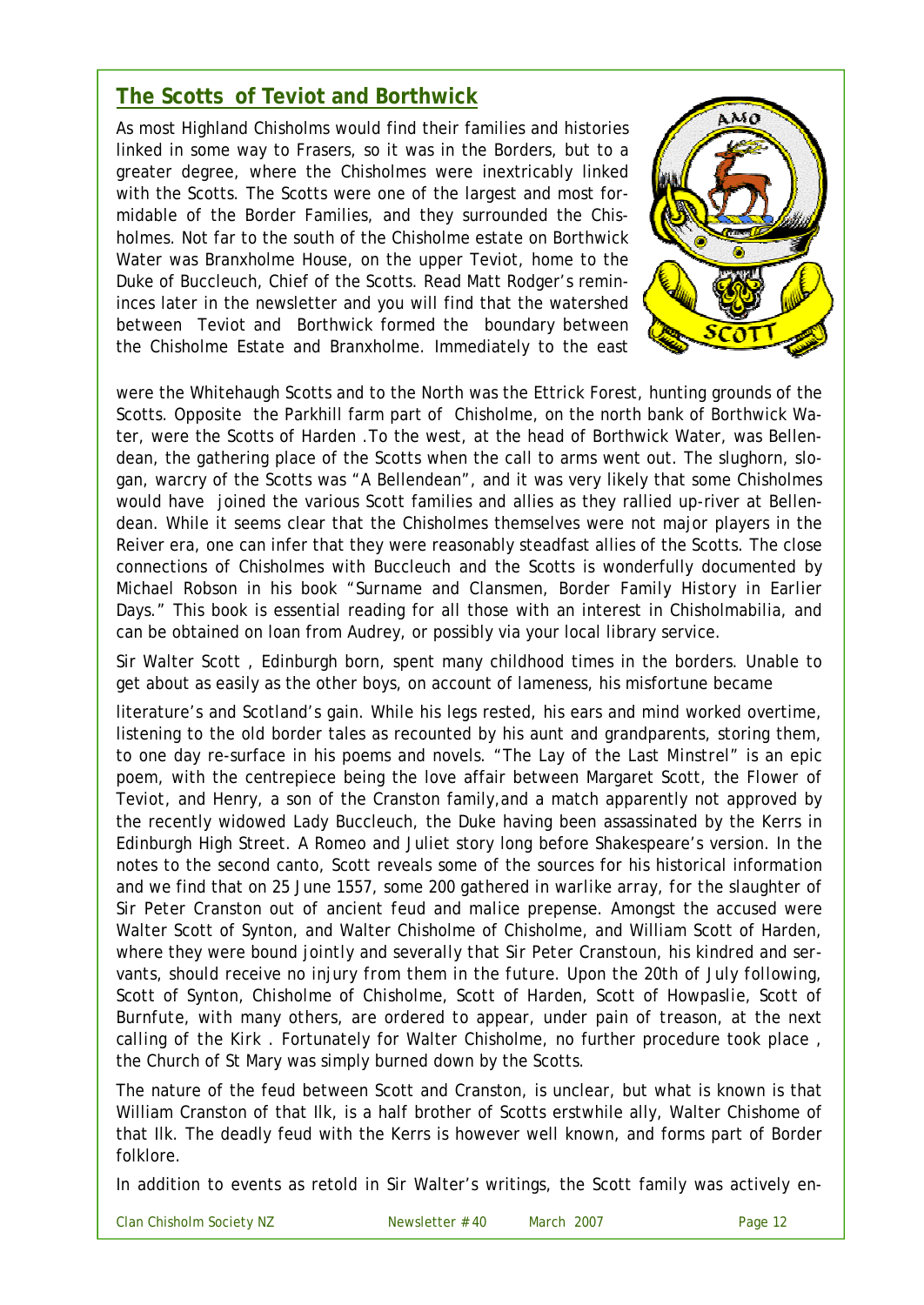#### **Introduction to the Lay of the last Minstrel**

Walter Scott's poem is told in a manner similar to Coleridge's classic Rime of the Ancient Mariner, in this case it is an old Minstrel who will tell the tale

*The way was long, the wind was cold, The Minstrel was infirm and old; His wither'd cheek, and tresses gray, Seem'd to have known a better day; The harp, his sole remaining joy, Was carried by an orphan boy. The last of all the Bards was he, Who sung of Border chivalry; For, welladay! their date was fled, His tuneful brethren all were dead; And he, neglected and oppress'd, Wish'd to be with them, and at rest. No more on prancing palfrey borne, He caroll'd, light as lark at morn; No longer courted and caress'd, High placed in hall, a welcome guest, He pour'd, to lord and lady gay, The unpremeditated lay: Old times were changed, old manners gone;*



Sir Walter Scott

#### **Part of canto II**

*Ye ween to hear a melting tale, Of two true lovers in a dale; And how the Knight, with tender fire, To paint his faithful passion strove; Swore he might at her feet expire, But never, never, cease to love; And how she blush'd, and how she sigh'd. And, half consenting, half denied, And said that she would die a maid;— Yet, might the bloody feud be stay'd, Henry of Cranstoun, and only he, Margaret of Branksome's choice should be.* 

gaged in cross- border warfare , and according to Matt Rodger, certainly played their part in the redistribution of cattle, in fact any beast on legs, and in particular from the south side of the border. The depot for such liberated livestock was in the Beef Tub, on the Harden property opposite the Chisholme estate.

Moving away from the borders for the moment, one can also thank Sir Water Scott for doing so much to integrate the Highlander into Scottish society. Up until that time, the Highlander was generally regarded, in the genteel lowlands, as an uncouth and savage being, speaking a rather foreign tongue and wearing outlandish garb. It was some of Scott's later novels, and in particular his dressing in Tartan kilt for the visit of King George, which helped change perceptions, and counter the prejudices which abounded.

On a political level, Sir Walter tried to influence his countrymen to forgo the nationalism of their ancestors, and embrace the benefits of the union with England, never totally accepted by all those north of the border, a matter still simmering on the agenda today.

Sir Walter Scott's ancestral line is firmly linked to the Scotts of Harden, and contains the very famous Walter Scott of Harden (Auld Wat), but he is also a direct descendant himself of the Border Chisholmes , as Auld Wat's grandmother was a daughter of The Chisholme.

To see if , or how , Sir Walter is connected to Robert Chisholm esq of Edinburgh, come to the AGM on April 28th where Audrey will reveal all.

As for the main line of the Border Chisholmes, the details of marriages in Mackenzies *History of the Chisholms* are very scant up until the middle of the 16th century, then several marriages with Scotts are mentioned. The inevitable conclusion was reached in 1852 when the 20th chief of the Border Chisholmes, John, succeeded to the estate of his maternal Uncle, James Scott of Whitehaugh, and assumed the surname of Scott in addition to his own. John passed both his own name and his uncle's name on to his only son, John James Scott Chisholme, and this line, along with the name, ended in the hail of bullets at Elandslaagte on October 21,1899.

An e-copy of "The Lay of the Last Minstrel" original copy in digital format, is available on request.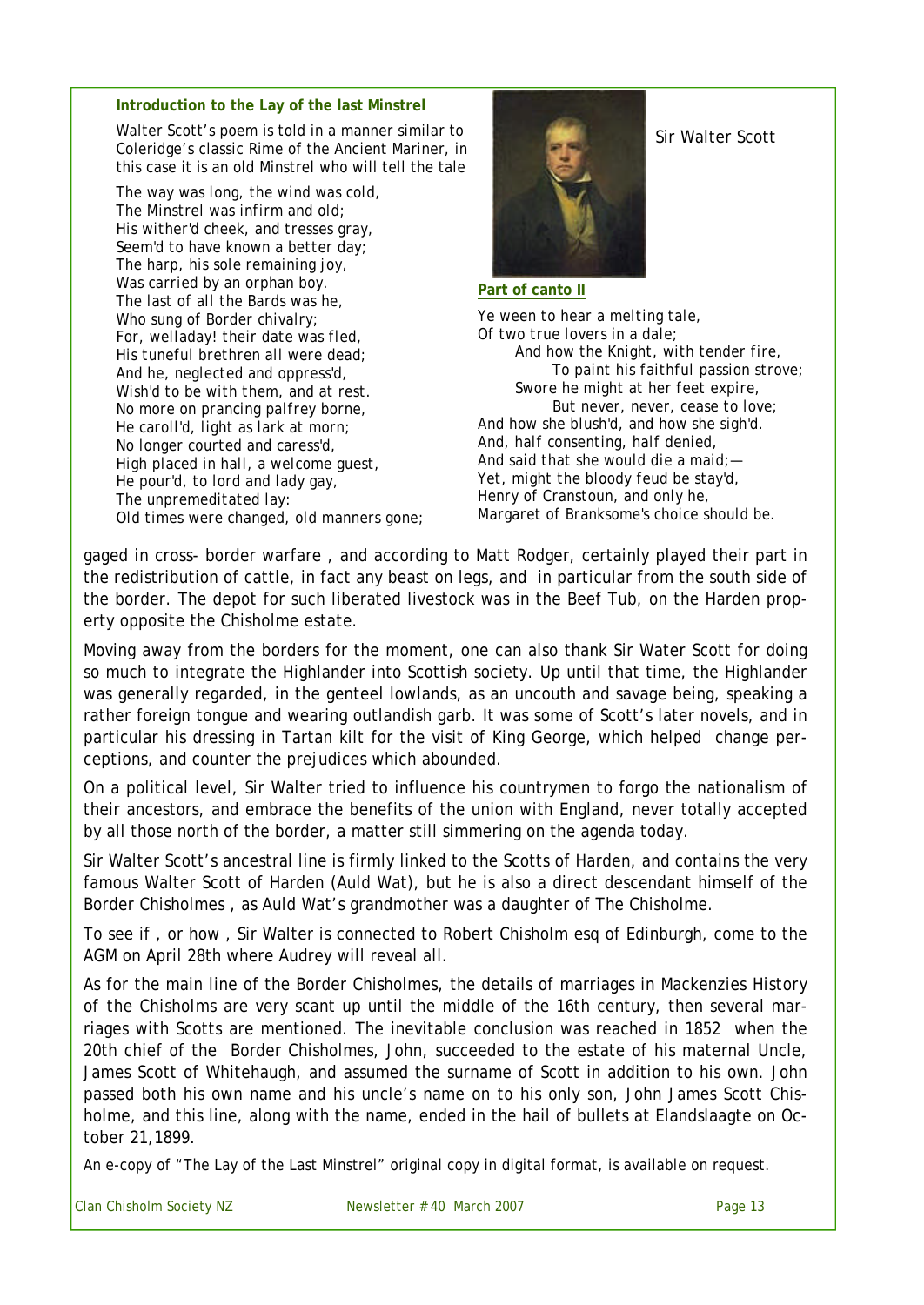# **The Language of the Borders**: Matt Rodger's reminisces.

Just what did they speak, our Border ancestors? Their language is still alive and well to this day.

Initially it might seem a totally foreign language to the ear or eye, but with some perseverance you may be able to make some headway. Officially it may be a dialect of English, but many Lowlanders and Borderers would see it as a language in itself. Documents and texts are available on the internet, and of great interest to Chisholms would be an article by Matt Rodger, where he takes us on a journey of reminiscence, around the pre-war localities of his childhood in the Borthwick Valley, around the 1930's-1940's. Understandably the Chisholme estate and farms crop up several times, as do many of the places associated with various Scott families (see The Borth'ick Waitter by Matt Rodger **www.scottishcorpus.ac.uk/corpus/search/document.php?documentid=1374.**

Reading Matt's text, and trying to imagine the sounds of the speech, the language appears to me to be predominantly Germanic in origin. Matt accounts for some out of the ordinary words as having *Auld Welsh* roots, meaning the ancient Britons who lived untamed beyond Hadrian's wall. He notes phonic similarities, particularly with numbers , to the Afrikaans language, and credits this to the interaction of the old capital Berwick, with the Flemish ports over the channel. No doubt there are some Gaelic influences introduced by the Scots as they expanded their kingdom of Alba southwards. But the framework of the language certainly appears to be that left by the Angles, once rulers of a mighty kingdom stretching from Humberside to the Forth, the rump of which now forms the English shire of Northumberland. Geordies and Northumbrians would be quick to point out that their language is the closest to the original speech of the Angles, less tainted with the admixtures of Latin and French, with a dollop of Danish, which permeated the speech of their Saxon cousins in the south, and which has morphed into the hotchpotch the whole world now knows and loves as Oxford English. If Northumbrian is the number one original English, or rather "Anglish", then the Lowlands-Border tongue of the Scots could well be number two. I must admit that I would have struggled to get through Matt Rodger's story, if I did not have a good working grasp of basic German. There is a glossary at the base of the text, and NZ society members without internet access can write or phone me if they would like a written or e-copy. It's definitely worth a read. Some excerpts follow ,with one or two translation attempts by me into standard English.

*A mak nae apology fur furthsettin this document in oor nain Scots Tung, kis efter-in-aa, isna ane's hamelt langage thair buist, ken-merk, staump-airn an hallmerk o thair ain ethnicitie n'? Is ae maitter o fack, A wuid leifer speak ma hamelt langage than ochts ense, kis eet's i ma bluid/genes tae dae sae; an onie ither leid soonds fremmit i ma lug. It's ma ettle throch this airticle, tae spell the names o baith fock an places, is naur is A kan tae hou ma paurents, an ithers afore thum, wur wont tae pronoonce thum; an tae yaise oor Border Lallans pronoonciation o the pronouns an saiveral ither wurds is weil.* I make no apology for setting forth this document in our own Scots tongue, because after all is not one's mother tongue a stamp and hallmark of their own ethnicity? As a matter of fact I would rather speak my native language than accents, because it's in my blood/genes to do so, and any other language sounds foreign to my ears. Its my … through this article to spell the names of both folk and places, as near as I can to how my parents, and others before them, were wont to pronounce them; and to use our Border-Lowlands pronunciation of the pronouns and several other words as well.

*Tom Scott o Mulsintoun's wife wis Nannie Kirkpatrick o Chaipel Hill Ferm, wheech mairches wi the Chisholm Estate, on the waiter-shed atween it an Branxholm Hoose i the Ti'iot valley. Ay, Mr an Mrs Scott hed twae bairns, Kathleen an Charles, whae ma sister an mei gaed tae the schuil wi* 

Tom Scott of Mulsintown's wife was Nannie Kirkpatrick of Chapel Hill Farm, which borders the Chisholm estate, on the watershed between it and Branksome House in the Teviot valley. Yes, Mr & Mrs Scott had two children Kathleen and Charles, who my sister and me went to the school with.

*Jimmy's feet wur camshach (deformed) an hei hed tae weir spaicialie made buits. Hei wis the Chis-*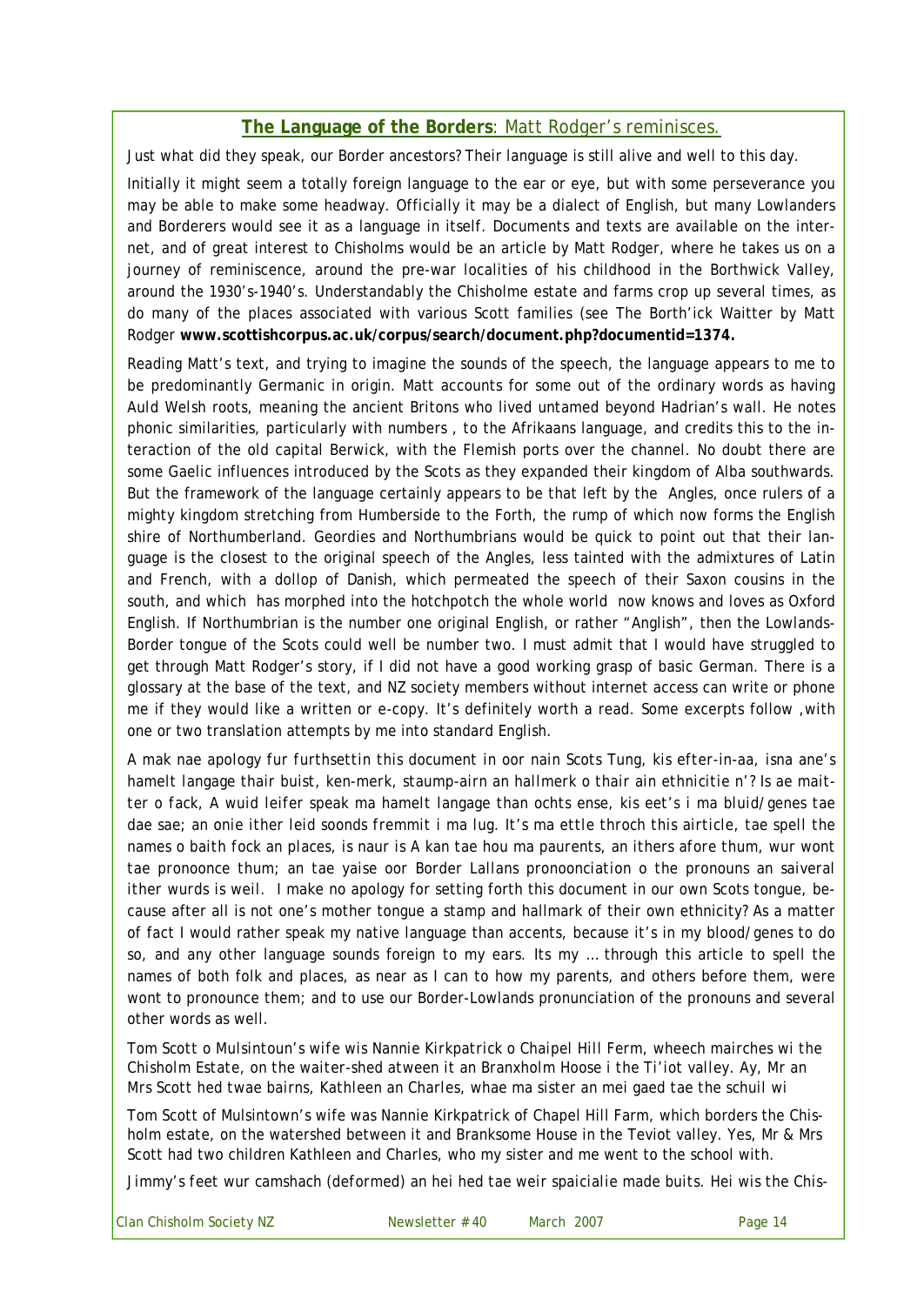*holm Estate horseman, an kis o his feet, hei hed tae aye bide on his cairt, an A've seen 'um yonner, after styin himself atweesh the sides o the cairt, on his kneis, gangin throwe some gey precairious terrain n'. It the stert o the 1939/45 War, is ae beild frae the air-raids owre Glesca, ae Mrs Helen Nelson nee' Lothian, whae wis sib tae the Brydon's, bade i the boddom cottage wi hir twae sons, Stewart an Billy Nelson, whae baith gaed tae Roberton Schuil fur ae yeir or twae, afore retournin til Glesca, i Dizember 1941. Stewart mairiet ane Australian an hes been oot yonder fur 50 yeir or sae, an Billy hes been doon England fur monie ae lang yeir, mairit wi saivrel bairns.*

*Chisholme 18nt. centuar mansion Hoose an policies. Mr. Bruce, a retired Banker, wis the resident laird whan A wis growin up. ( A, pages 147/153). Thair wur saivrel servans i residence i the Big Hoose, an the estate manager / heid gairdner wis ae Johnnie Howe, him an his marrow hailed frae the Blairgowrie airt: thay bade i yon hoose i the steidin. Bill Jirdin, whae wroucht on the estate,*  bade *i* yon airn hoose athort the road frae Mr an Mrs Howe an Mr. an Mrs. Addie Heatlie bade *i* the Ludge. Addie tuik owre frae Mr Howe whan hei retired. Chisholm Hoose hes been fur ae gey wheen *'ear nou, awned bi the Bshara Institute. Ma faither an mei, whan A wis ae teenager, did ae gei bit o wurk on the Chisholm estate. The milieu o the place wis ay plaisant an relaxt.*

*Authourt the Big Hoose policies is Pairkhill ferm. Gin A mynd richt it wur Pringle the Butcher frae Hawick whae hed the tenancy o this ferm whan A kent the bit ferst. The herd wis ae Mr. Dickson, whae hed fowre or five o ae faimlie, whae A gaed tae the schuil wi. The Pairkhill bairns walkit doun owre the Bunkers Hill an owre the Snoot fit brig an than alang the road til the schuil it Roberton. Harry, the auldest i the faimlie, jyned the RAF (air crew) i the 1939-45 War, bot wis killt, gin A mynd richt, in ae training accident. A'm telt at Billy Dickson, ane o the sons, is nou bidin i Denholm,*  doun ablo Hawick. Ae Mr an Mrs Roedemor an faimlie, frae the Dumfrieshire airt, muved intil *Pairkhill is resident tenant fermers, an wur thar fur ae gey wheen yeir. Mr Roedemor, whae wis glib, cuid tell ae guid storie an cuid speak on monie subjecks. Hei aince hed the pownie an trap milk roond i Copeshaw Holm, whan hei fermed de Main Holm, Kershopefit, juist doun the railway line frae the Holm, yonder.* 

*Makkin towartis Ashkirk, alang yon back road, on yer kerr haund, juist is ee ir aboot tae gang forrit owre the mairch atween Roxburghshire an Selkirkshire; i the corner o the Borth'icksheils ferm hill grund; stands ae hoose ca'd, 'Blawearie'. Nou than, gin thar bei onnie bit weill naemit, yon's it, staundin yonner on the waiter shed atweesh Borth'ick an Yill Waitters: leukin doon owre the Harden hill an Harden Hoose, oot owre the boddom end o the Borth'ick Valley, richt owre Ti'iot intil Slitrig Waitters an ay, mebbies richt owre twartis the Scottis an Englis Border. Frae the back o the hoose, ane hes ae siclik vizzie doon owre the Yill Waitter an Sheilswud, twartis Ashkirk, an mebbies the Eildon Hills ana. I ma young days up Borth'ick, Blawearie wis feklie staundin empie, gin A mynd richt.*

*Makkin eer wey doun twartis Harden Glen, yin suin kums til, on yer ker haund, the sindrins fur Harden Hoose an Mabonslaw. Harden is the ancestral hame o the Scotts o Harden, the praisent awner, Laird Polworth, is himsel, ae descendent o the notour Border Reiver, "Watt Scott, o Harden", whae, i 1576, marriet Mary Scott, ae dochter o Philip Scott o Dryhope, kent is the "Flouer o Yarrow".*

*Whan A wur ae laddie up Borth'ick, oral tradition hed eet at ae day whan Watt an his men wur abreid, herrien ither focks cattle, thay kam upo ae stack o hey an Watt wis reputit tae hae sayed til the stack, "gin yow hed fowre legs, A wuid dreive yow awa an aa, alang wi thaim bease."* 

When I was a lad up Borthwick, folklore had it that one day when Wat and his men were abroad, harrying other folks cattle, they came upon a stack of hay, and Wat was reputed to have said to the stack " when you had four legs, I would drive you away and all, along with them beasts."

*The Scotts o Harden keepit thair herried cattle; (gey affen frae the English syde) juist ablow the big hoose; i hidlins, i whit wis, an still is, euphemistically ca'd, the Beef Tub: whilk is, i ackwal fack,*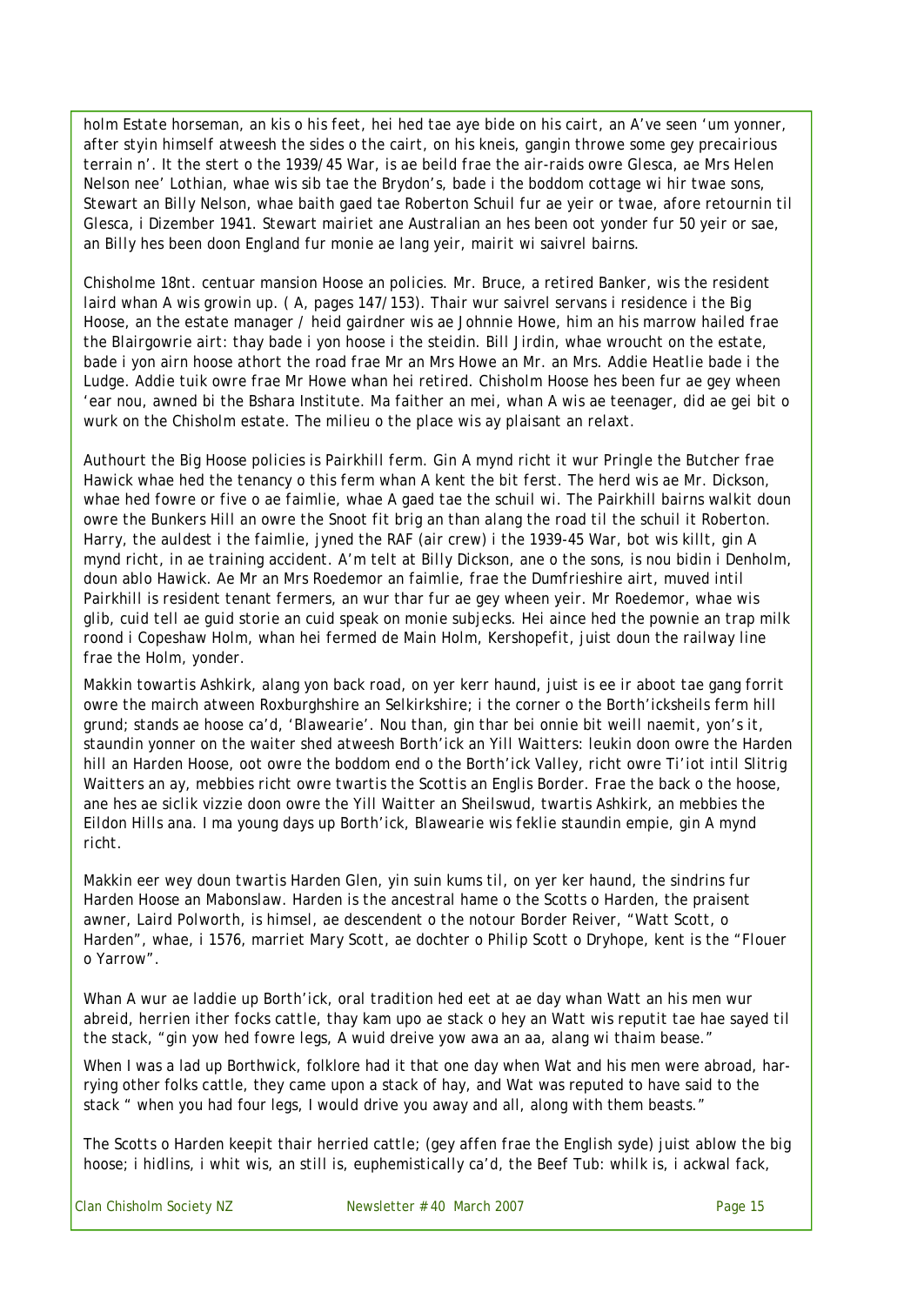*the tap end o the glen;* The Scotts of Harden kept their stolen cattle, (got often from the English side), just below the big house, hidden in what was, and still is, euphemistically called the Beef Tub, which is in actual fact, the top end of the glen.

*….accordin til the Royal Commission on the Auncient Moniments Inventorie o Roxburghshire (1956) thar ir threi o the five mansion hooses i the waittergate, o spaicial architectural intrest, viz. Harden, Chisholm an Borthw'ickbrae.* 

*A think it wuid bei trew tae say at the men fock wur fairlie weel domesticated, helping thair marrows oot wi sindrie chores ithin the faimlie hoose, an mebbies tae ae griter extent, the weeman focks cuid turn thair haunds tae monie oot side jobs; sic is leukin the sheep, helping wi the*  lambin, hervestin the fodder fur thair kye an ither bease. I think it would be true to say that the menfolk were fairly well domesticated, helping their wives out with sundry chores within the family house, and maybe to a greater extent, the women folk could turn their hands to many outside jobs, such as looking after the sheep, helping with the lambing, harvesting the fodder for their cows and other beasts.

This last excerpt shows that you should not believe everything you read about the Reivers, the Border man was clearly the prototype sensitive new age guy.

#### **Are you a Borderer?**

Are your ancestors from the original homeland of the Chisholms? If you don't exactly know there are plenty of things to use as clues. A birthplace in a town like Melrose, Selkirk or Jedburgh is a dead giveaway. Being born in Edinburgh prior to the 19<sup>th</sup> century is a strong sign, as is having a Walter Chisholm in your family tree. Does a spouse have a typical border name, perhaps a Tait, Elliot, Scott , Moffat, Johnstone or Maxwell? See page 11 for more.

The first Chisholm down under certainly looks like a Borderer. This was James Chisholm who arrived in Botany Bay as a soldier in 1791, and went to found a great dynasty of Australian Chisholms, famous for their properties south west of Sydney, most particularly "Kippilaw" near Goulburn, and "Gledswood" near Campbelltown. He was born south of Edinburgh , his mother was a Wilson, and his son married a Border lassie, Elizabeth Kinghorne. Three good reasons to assume he was a Borderer. Medlam charts show however that James' grandfather was from Plachtaig, a Fraser estate above Beauly, so a that's a reminder to treat assumptions carefully.

The second recorded Chisholm immigrant in Australia, George Chisholm, who arrived in 1833, was one with a Border feel about him. All that is known about him is his birth year 1806, his wife's name, Moffat, and his profession, draper. These last two facts tip the scales towards Border rather than Highlander.

On this side of the Tasman, Adam Chisholm arrived in Auckland 1841, and his brother Robert Chisholm came in 1854, both originally from the Borders. Robert has left a large descendant base on both sides of the Tasman. Other likely ex-Borderers amongst the Chisholm Pioneers in Colonial New Zealand, with information gleaned from the book of that name by Audrey Barney et al are:

John and Barbara Chisholm from Berwickshire, who started 100 years of Chisholm farming in the Turakina-Hunterville area.

John Chisholm and sister Jessie Mains, from Midlothian, to Victoria, to Otago.

Walter & Rachel Chisholm, from Roxburghshire to Hokotika to Avondale. Walter's father James was from Hobkirk, very close to the original Chisholme estate.

The family of Benjamin Chisholm, from Berwickshire to Haddington to Dunedin.

Hugh Marshall Chisholm, from the Chisholme heartland of Hawick to Christchurch then Dunedin.

Catherine Chisholm, from Borthwick/Crighton to Michigan, and for the love of her man, back to Scotland, thence to Dunedin.

Atalanta, from Kirkudbright to Dunedin in 1858, the first Chisholm to enter "The Edinburgh of the South".

Jim Chisholm, blacksmith, gumdigger, soldier, orchardist and poet. Jim's sister Jean, father Walter and brother Walter. Not colonial pioneers, but significant characters, from Melrose in 1903 to the far north of NZ.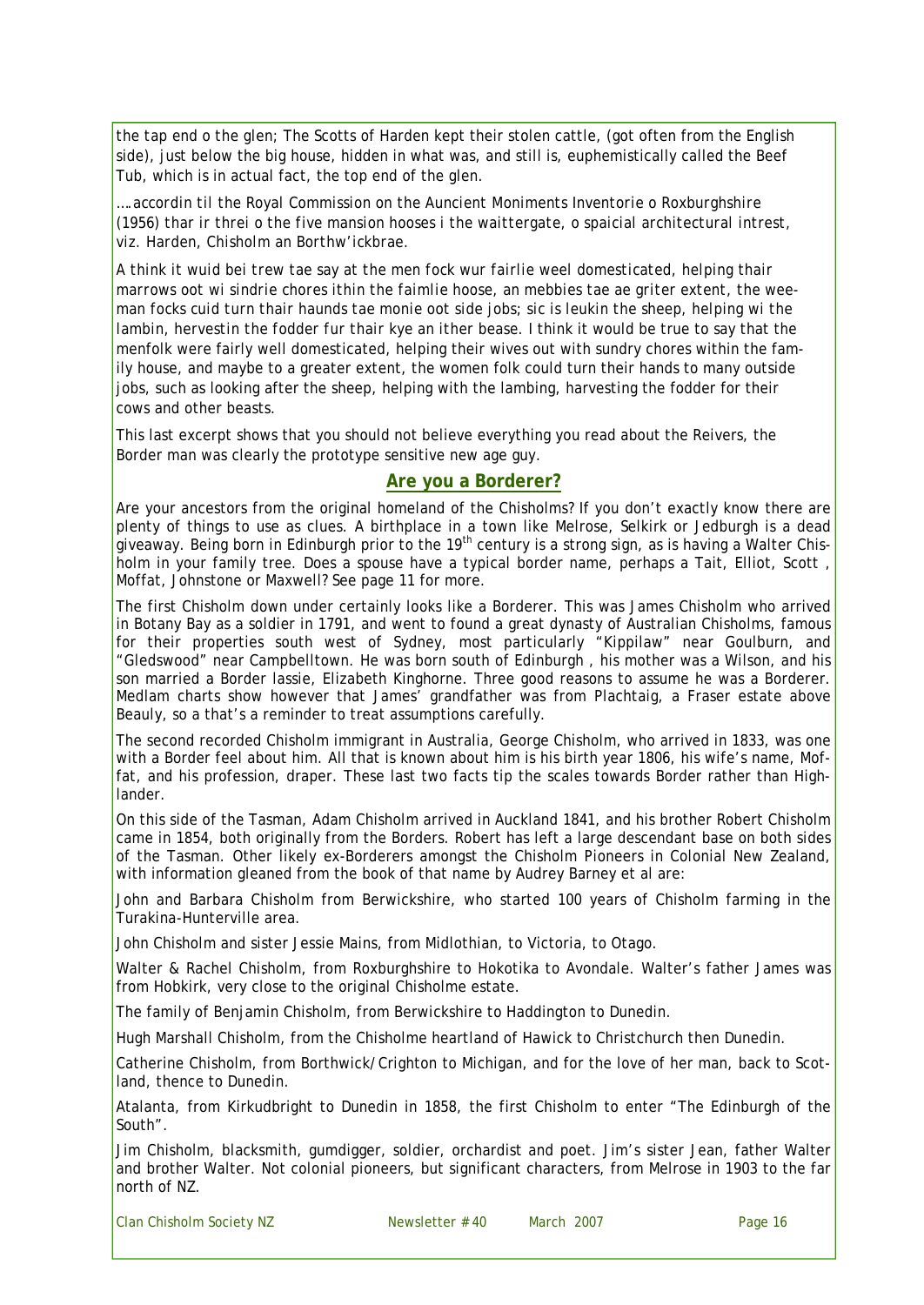# **Chisholm Ancestral Home**

The original seat of Chisholme, 6 miles south west of Hawick, on Borthwick Water, passed out of the family in the  $17<sup>th</sup>$  century, following a number of financial setbacks, and the Border chief moved to the Stirches property on the other side of Hawick. In 1826 the Borthwick estate returned to a Chisholme, when it was pur-



chased by a descendent of the Selkirk Branch in 1826, and held till 1871.

In the 1950's large areas of the estate, including Parkhill and Woodburn farms, were auctioned off. The house itself was left without a resident owner and gradually fell into decay, and when purchased in 1973 by the **Beshara School** in 1973, it was in an advanced state of dereliction. There was 112 acres of land left with the house, and 100 of these were sold off to timber millers to finance an extensive restoration. In 1986 the lost acres were recovered, the timber milling operation having been a financial and environmental disaster. Further land was added with the help of a "Buy an acre for Chisholme appeal" and the estate grew to 187 acres.

Volunteers, aided by Forestry Commission grants, commenced restoration work on the land, but this was very slow going, until serious professional help was given by the Millenium Forest for Scotland programmme, and amongst other things, a Millenium walk was created. This is a Scotland wide initiative involving over 80 native woodland restoration projects which seek to restore Scotland's lost forests and improve their value for people. Since 1998, large numbers of volunteers from all over the world have come to Chisholme each spring to plant trees, again purchased with the help of the MFS grant. Since 1998, large numbers of volunteers from all over the world have come to Chisholme each spring to plant trees, again purchased with the help of the MFS grant. In subsequent years the work has included 'beating up' the previous year's planting, i.e. weeding the seedlings, repairing any damage and replacing losses. To date, 17,000 trees have been replanted. All shelter belts have been, potentially, restored. As well as this, bridges and duckboards built from Chisholme timber have been added to the Millennium Walk; a small tree nursery has been established and some of the dry-stone walls (dykes) acting as boundaries have been repaired. This project, which was initiated under the umbrella of the Borders Forest Trust, has been described as 'one of the best examples of community led Millennium Forest for Scotland projects.'

**Beshara School** seeks to provide an education towards the knowledge of the self and the knowledge of the One, the purpose of which is conscious re-union with the Essence of existence. The Name 'Beshara' is from a Semitic root found in the Hebrew of the Old Testament, in the Aramaic of the Gospels and in the Arabic of the Quran. It means good news, the announcement of good news, and also the joy that one feels at having received good news. It can also be translated 'omen of joy', when it presages an extremely joyful event, that has not yet come about but which will at some point in the future.

It is nice to know that the ancestral home of Chisholm is now well cared for and in excellent hands, and will be so for the foreseeable future.

The building is listed Grade II with the Historic Buildings Council of Scotland, which supported the initial phase of the restoration.

For a closer look, visit **www.beshara.org**, where the information for this article was sourced.